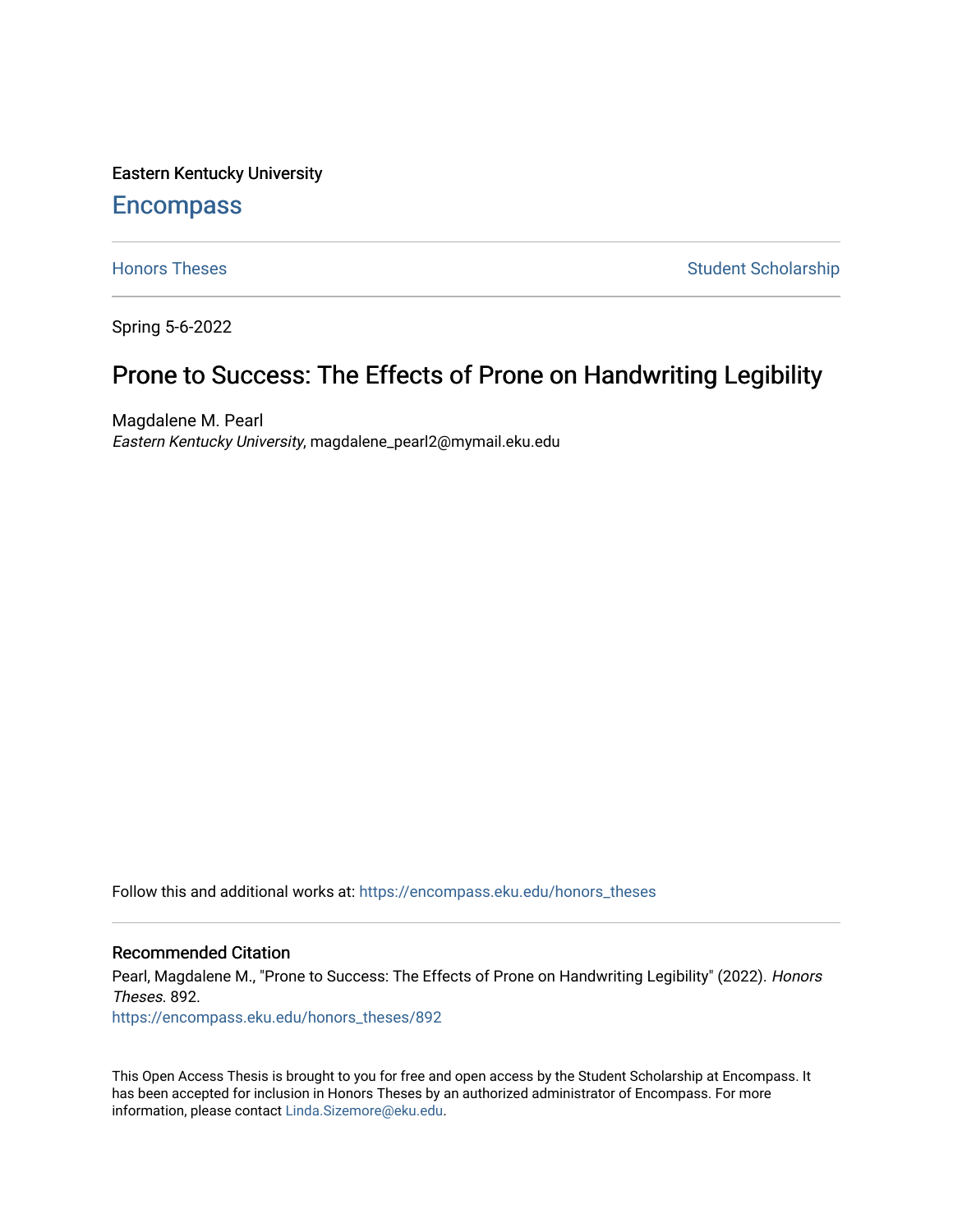# EASTERN KENTUCKY UNIVERSITY

Prone to Success: The Effects of Prone on Handwriting Legibility

Honors Thesis

Submitted

in Partial Fulfillment

of the

Requirements of HON 420

Spring 2021

By

Magdalene Pearl

Faculty Mentor

Dr. Julie Duckart, Department of Occupational Sciences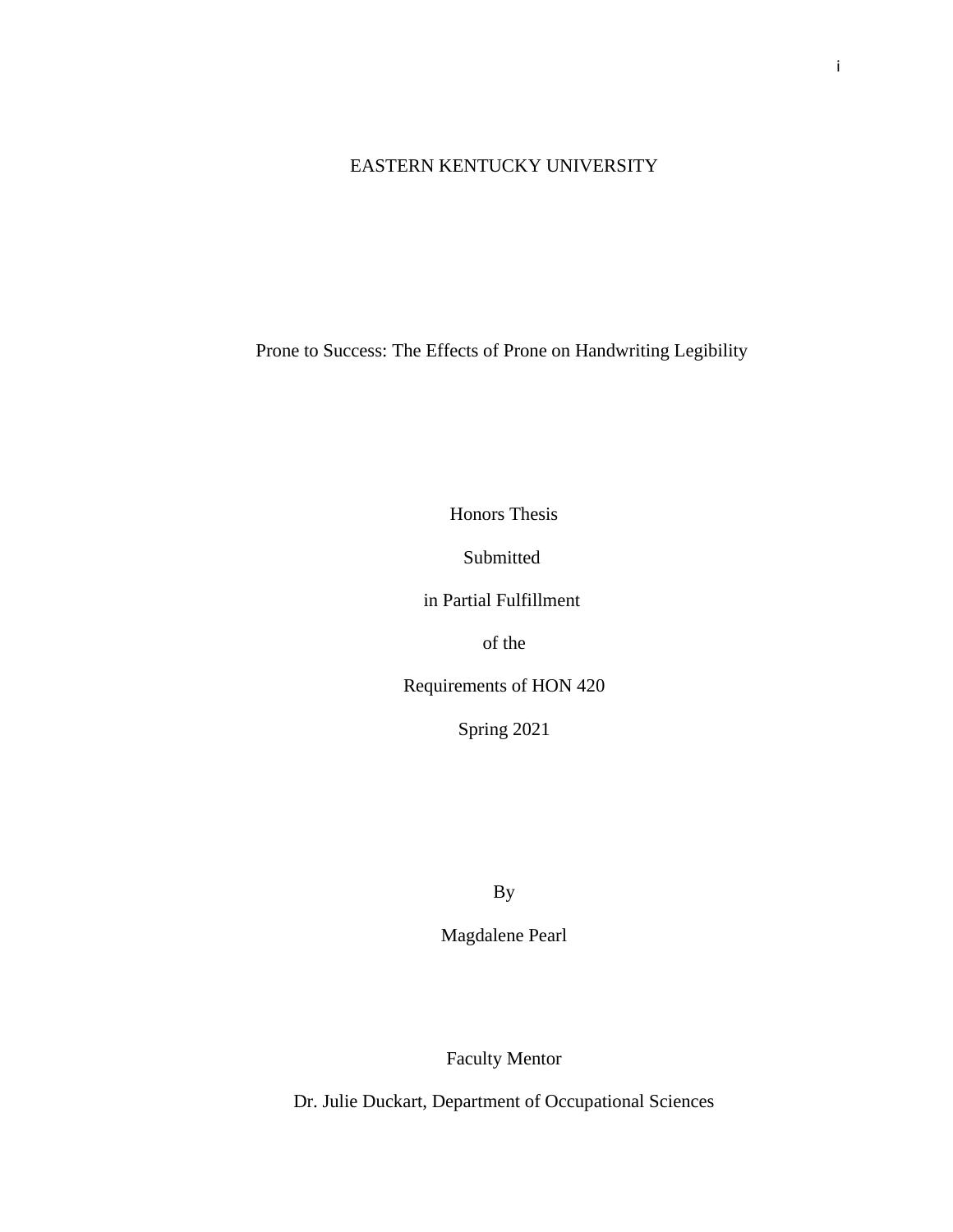# Prone to Success: The Effects of Prone on Handwriting Legibility

Magdalene Pearl

Dr. Julie Duckart

Department of Occupational Sciences

Abstract: This study was conducted to answer the question: "Does writing in prone result in more legible handwriting?" due to the prevalence of the prone position used in occupational therapy as a handwriting intervention and the lack of data supporting it. The study participants included 43 kindergarteners divided into an intervention group and control group based on convenience through classroom enrollment. The intervention or prone group did at least three prone activities a week for three weeks and the control group followed their normal handwriting curriculum. A pre-posttest of each group was performed using the *Handwriting Without Tears Screener of Handwriting Proficiency*. Based on the pre-posttest paired t-tests for each group, both groups had a significant improvement in memory, and just the prone group displayed a significant increase in placement, sentence, and total scores. The results of the prone minus control pre-post difference independent t-test showed that the prone group had a significant improvement in placement, sentence, and total scores. Despite the results displaying a positive relationship between writing in prone and legibility, these results cannot be generalized to a larger population based on the studies limitations in its evaluations, intervention, and participant populations.

Keywords and phrases: prone, dysgraphia, handwriting intervention, writing difficulties, honors thesis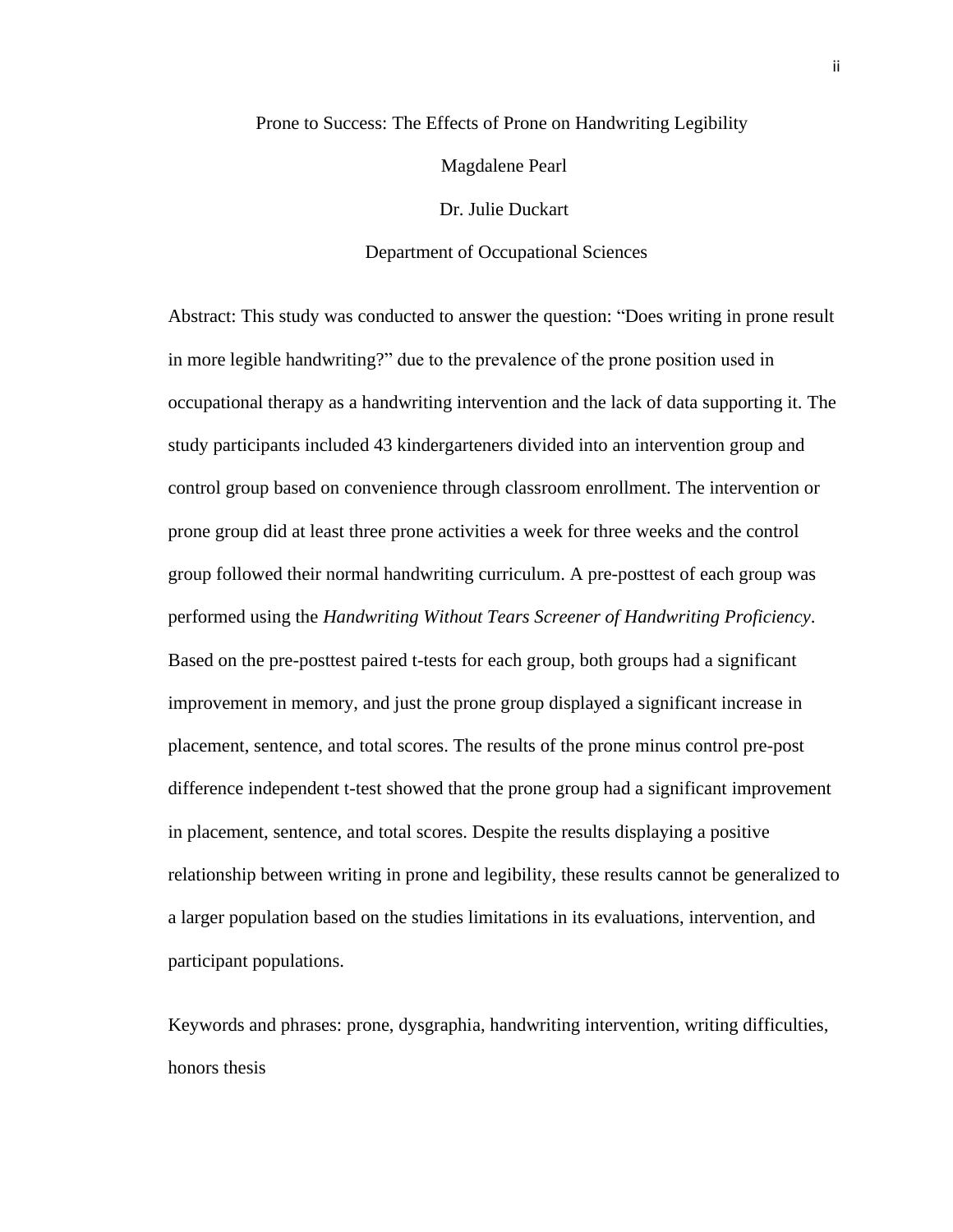# **TABLE OF CONTENTS**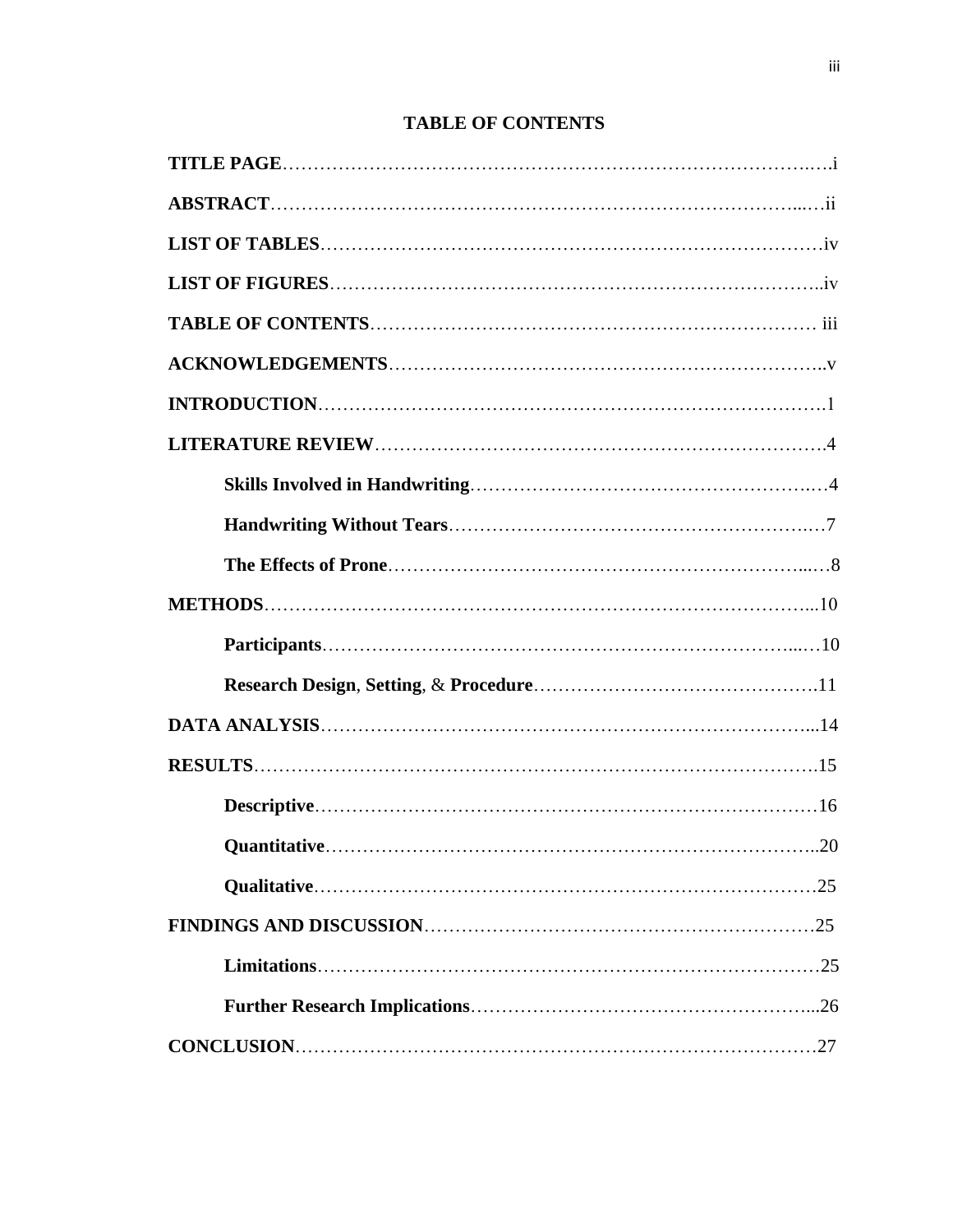# **LIST OF TABLES**

| Table 3: Control vs. Prone Pre-Post Difference Paired t-Test17 |  |
|----------------------------------------------------------------|--|
|                                                                |  |
|                                                                |  |

# **LIST OF FIGURES**

| <b>Figure 1:</b> The Handwriting Without Tears Screener of Handwriting Proficiency8 |
|-------------------------------------------------------------------------------------|
|                                                                                     |
|                                                                                     |
|                                                                                     |
|                                                                                     |
|                                                                                     |
|                                                                                     |
|                                                                                     |
|                                                                                     |
|                                                                                     |
|                                                                                     |
|                                                                                     |
|                                                                                     |
|                                                                                     |
|                                                                                     |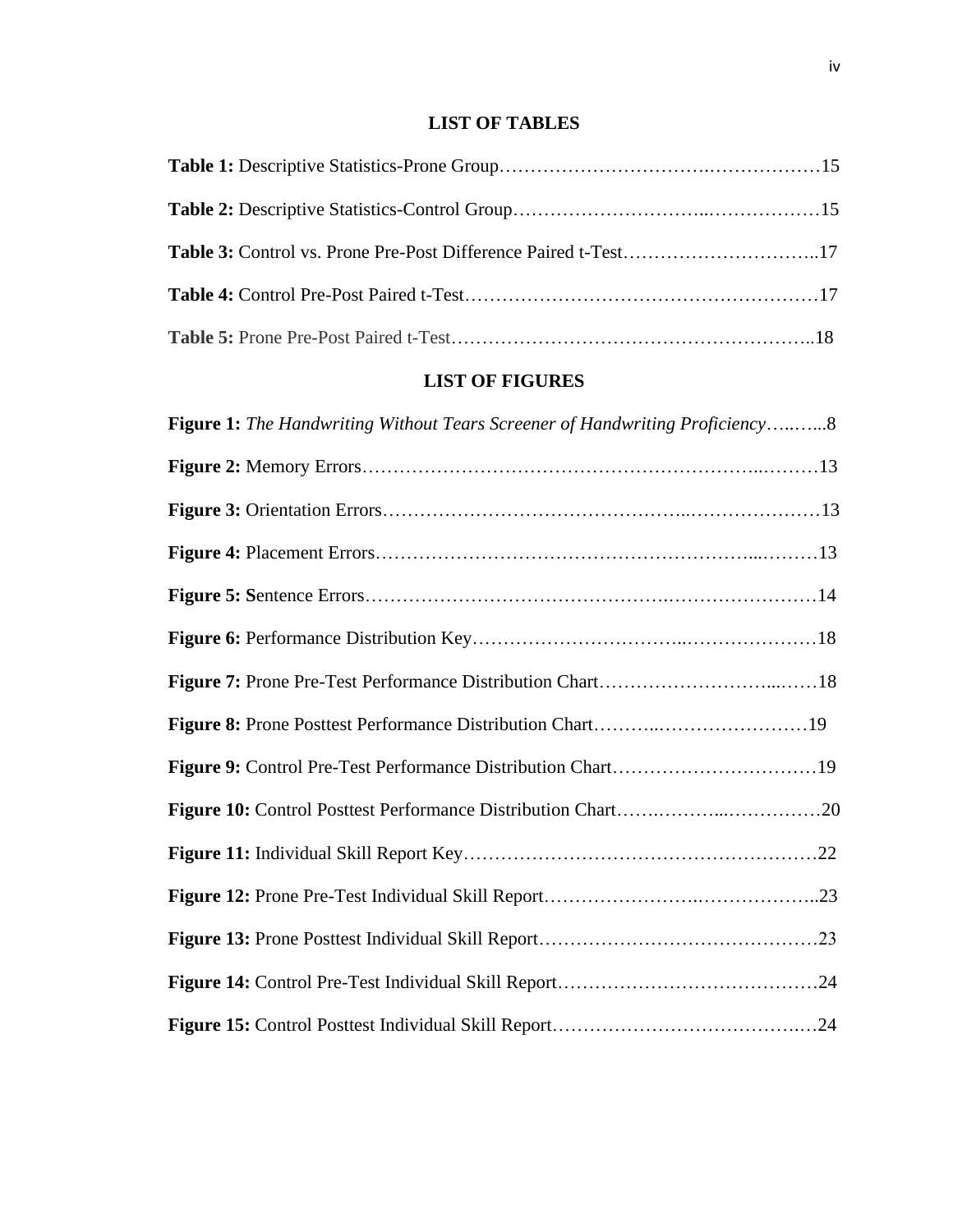### **ACKNOWLEDGEMENTS**

First and foremost, I would like to thank my mentor, Dr. Julie Duckart, an incredible professor, and friend. I'd also like to thank all my professors at EKU for getting me to this point in my academic career, specifically, Dr. David Coleman, and Dr. Anne Fleischer. To the helpful staff of Battle Ground Elementary, thank you for assisting me in my research, especially Mary Ruley, Deanna Bibler, and their wonderful principal; I could not have done this without your assistance. Lastly, I'd like to thank all my family and friends. I am so grateful to each of the many people who continue to be support me in many ways, however I'd like to name a special few; my parents, whose guidance and love continues to shape me, Cassidy Cain, for always being there for me, Jennifer Windler, whose continual help is beyond words, Trevor-Kane Baum, who never ceases to motivate me, and Thomas O'Malley, for making every day a little bit better.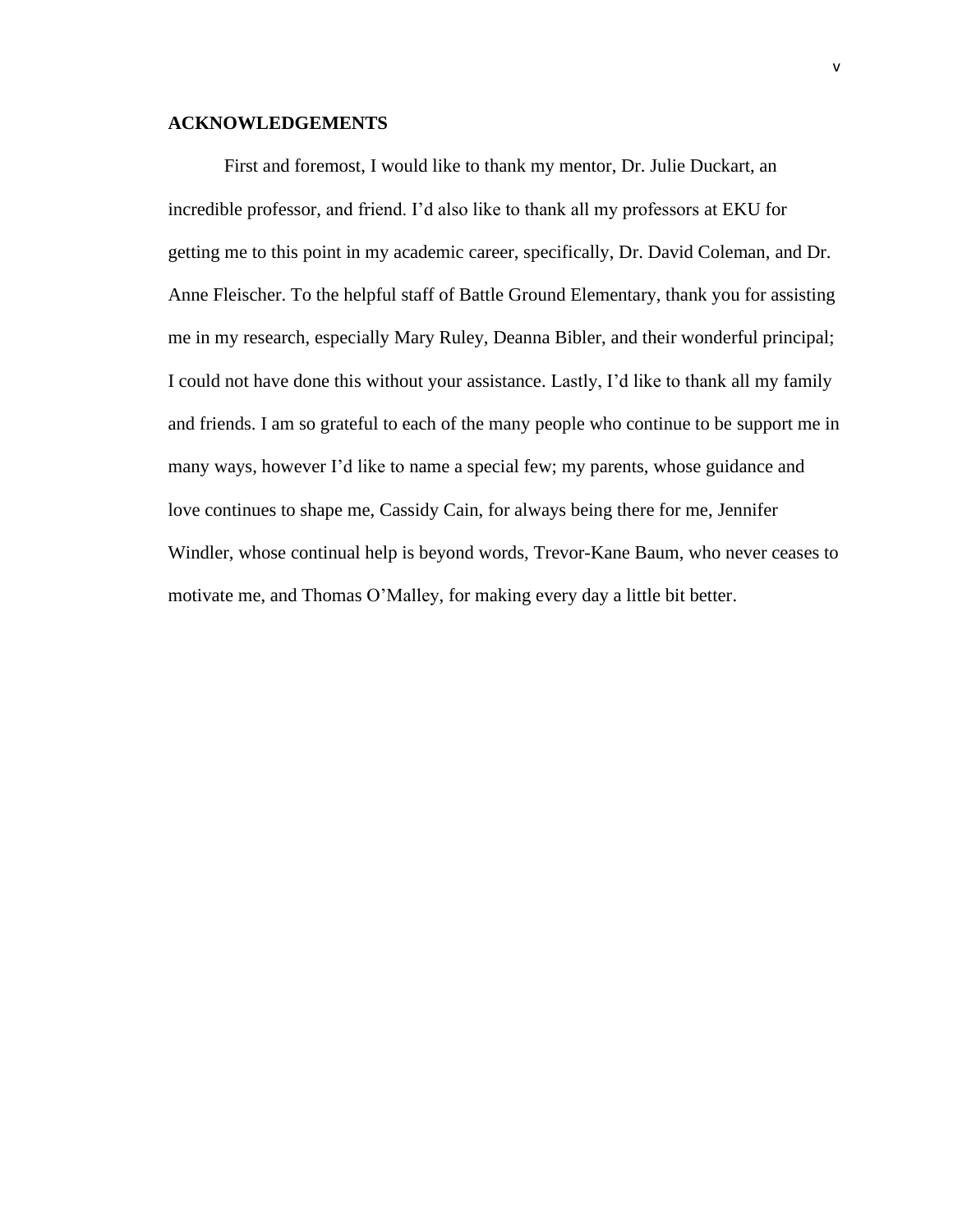# **INTRODUCTION**

An overwhelming number of elementary aged students face handwriting difficulties. Occupational therapists address handwriting difficulties using a variety of methods. One way occupational therapists intervene when it comes to handwriting difficulties is by having children write while lying prone, or on their stomachs. While many occupational therapists use this method there has been little research done on the effectiveness of having children write in a prone position. My study seeks to address the problem that little is known about if writing in the prone position will improve a student's handwriting skills. The purpose of this research study is to determine if writing in the prone position improves an elementary school student's handwriting. This study asks, does lying in a prone position (on one's stomach using their elbows for stability) result in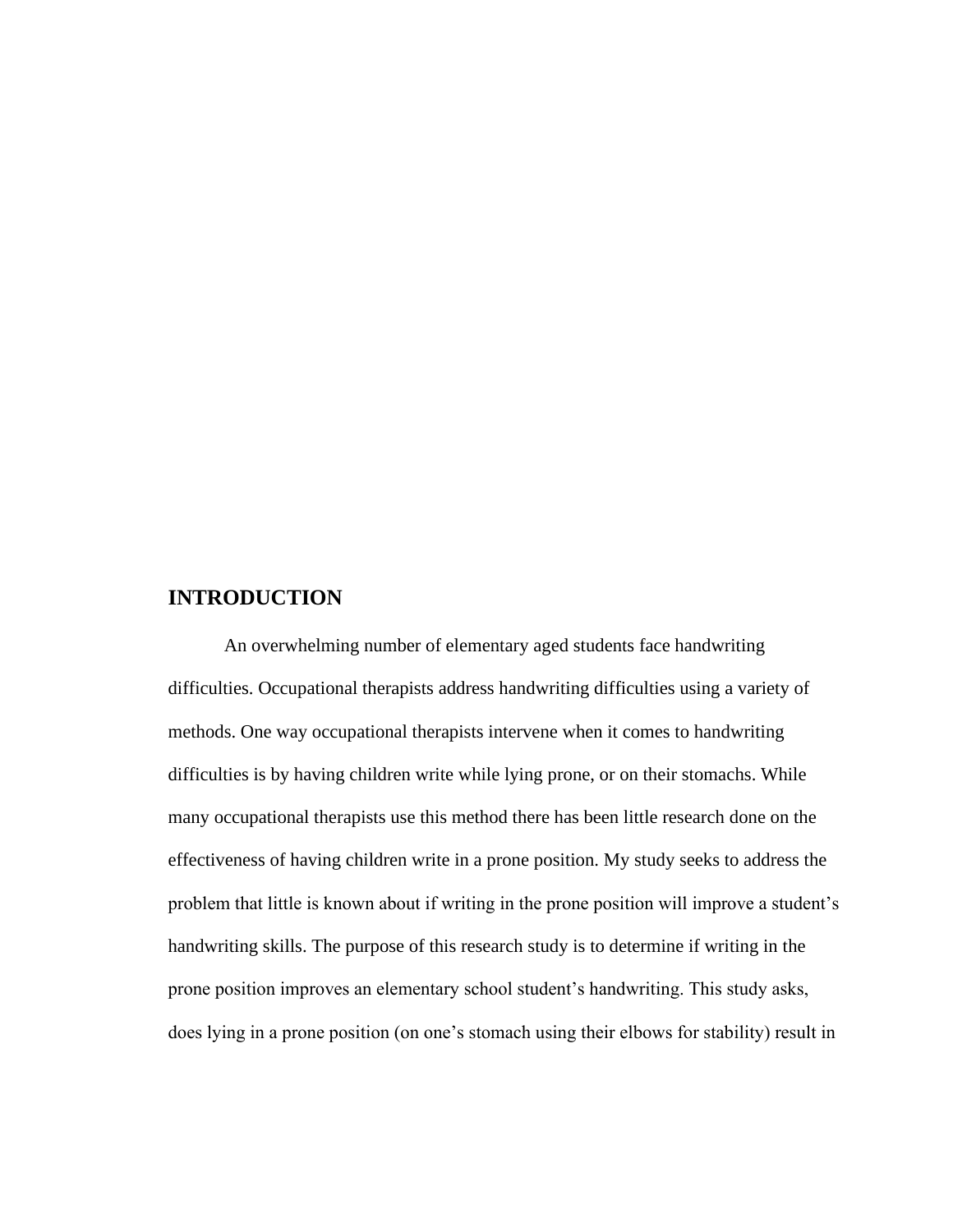more legible handwriting? Based on my research I hypothesize that the results of my study will show that writing in prone leads to more legible handwriting. Writing requires a complex set of motor and information processing skills. As a result, many difficulties can arise to hinder a child's handwriting abilities. Up to 27% of school aged children have been reported to suffer from writing difficulties (Van Hartingsveldt et al., 2011). Children with writing difficulties are often labeled as having dysgraphia. Dysgraphia covers a variety of issues children have with writing, "including problems with letter formation/legibility, letter spacing, spelling, fine motor coordination, rate of writing, grammar, and composition" (Chung et al., 2020). Poor or illegible handwriting can cause issues for students in the classroom, such as teachers interpreting a student's written response as incorrect or as a failure to follow directions. Overall, "when students find it difficult to write legibly, it affects their overall achievement in school and hence weakens their educational progress" (Oche, 2014). Handwriting difficulties can also switch a student's concentration off the subject matter or instructor in order to focus on correctly forming letters. These competing attention demands can negatively affect the coherency and complexity of the students' work (Dinehart, 2014). Handwriting problems also affect the speed at which a student can produce work. Children with writing difficulties often produce less text due to a higher percentage of time spent pausing between pencil strokes (Scordella et al., 2015). A child's ability to produce legible handwriting is important for expressing, communicating, and recording ideas. It is also necessary for educational development and achievement, considering 30-60% of class time is predominantly spent doing activities that involve handwriting (Chang & Yu, 2013).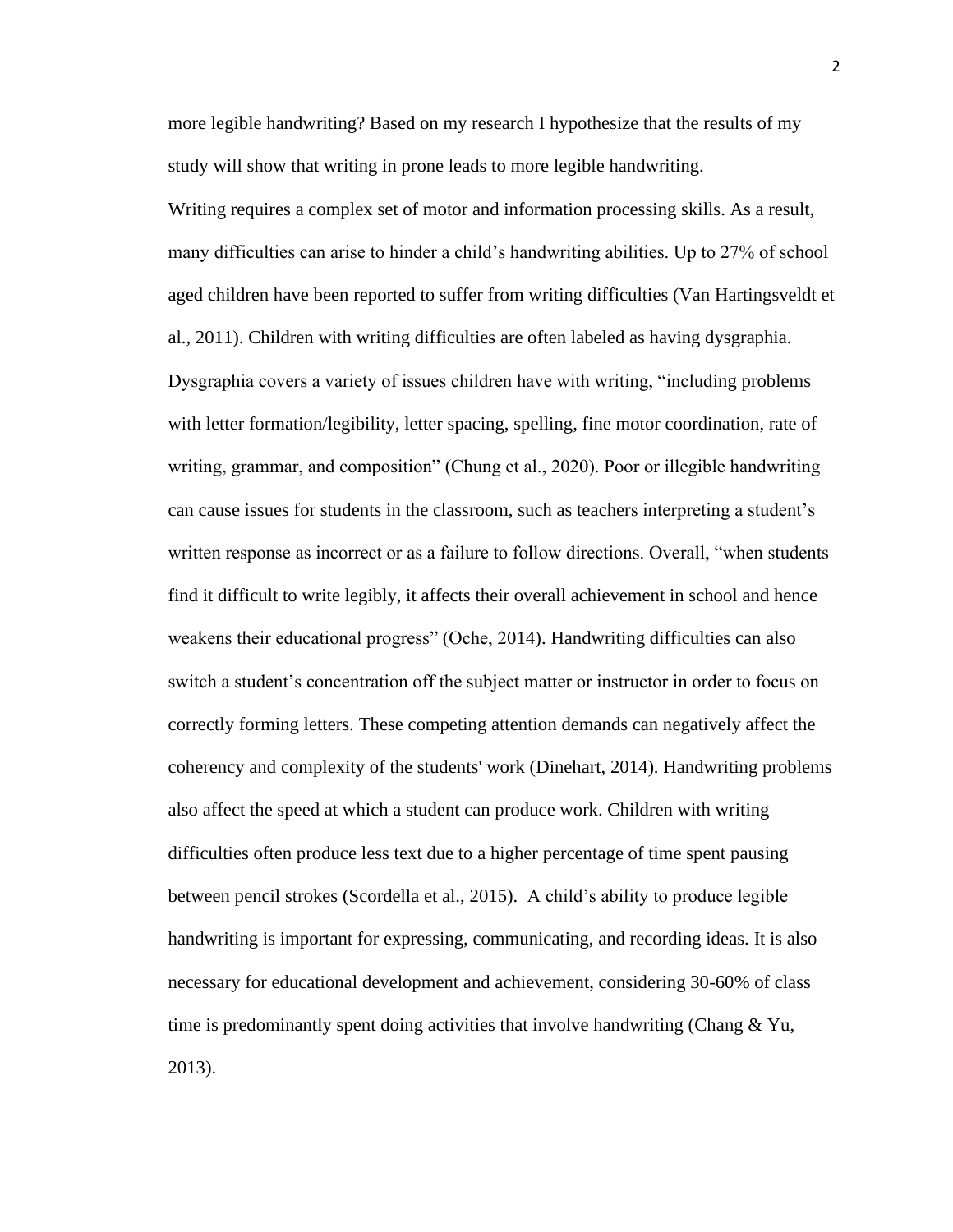Chang and Yu (2013) discuss how the most common occupational therapy referrals in elementary school are for handwriting difficulties. The influence occupational therapists have on correcting handwriting problems can be seen through a study between students that received occupational therapy focused on handwriting and those that received no occupational therapy. This study showed that, on average, legibility increased by 14.2% in the students who received services and by 5.8% in the students who did not receive services (Parush et al., 2010). Occupational therapists address handwriting difficulties through a number of methods. These methods include repeated fine motor task exercises, such as continuously touching the thumb to the tip of each finger (Parush et al., 2010), using different sized writing utensils (Kadam et al., 2019), and many more due to the sheer number of students that face difficulties with handwriting.

 Handwriting difficulties often result from a lack of fine motor skills; however, fine motor skill development is only possible if core strength and stability is present. Before being able to effectively control their arm movement, a child must have proper muscle tone and stability in their trunk. A child's trunk should serve as their strong base to allow their arms and hands to make the precise and coordinated movements that are needed to execute tasks that require fine motor skills such as drawing and writing (Hanscom, 2016). Writing requires more than fine motor skills because the formation of letters requires ongoing motor and directionality, which relates to elements of spatial relationships (Parush et al., 2010). Not only do prone activities strengthen head, neck, and trunk muscles, but lying in prone also helps with spatial recognition. By having children lay down prone, using their elbows to prop them up, the shoulders, arms and hands receive stimuli about the position and movement of their body and tactile input, which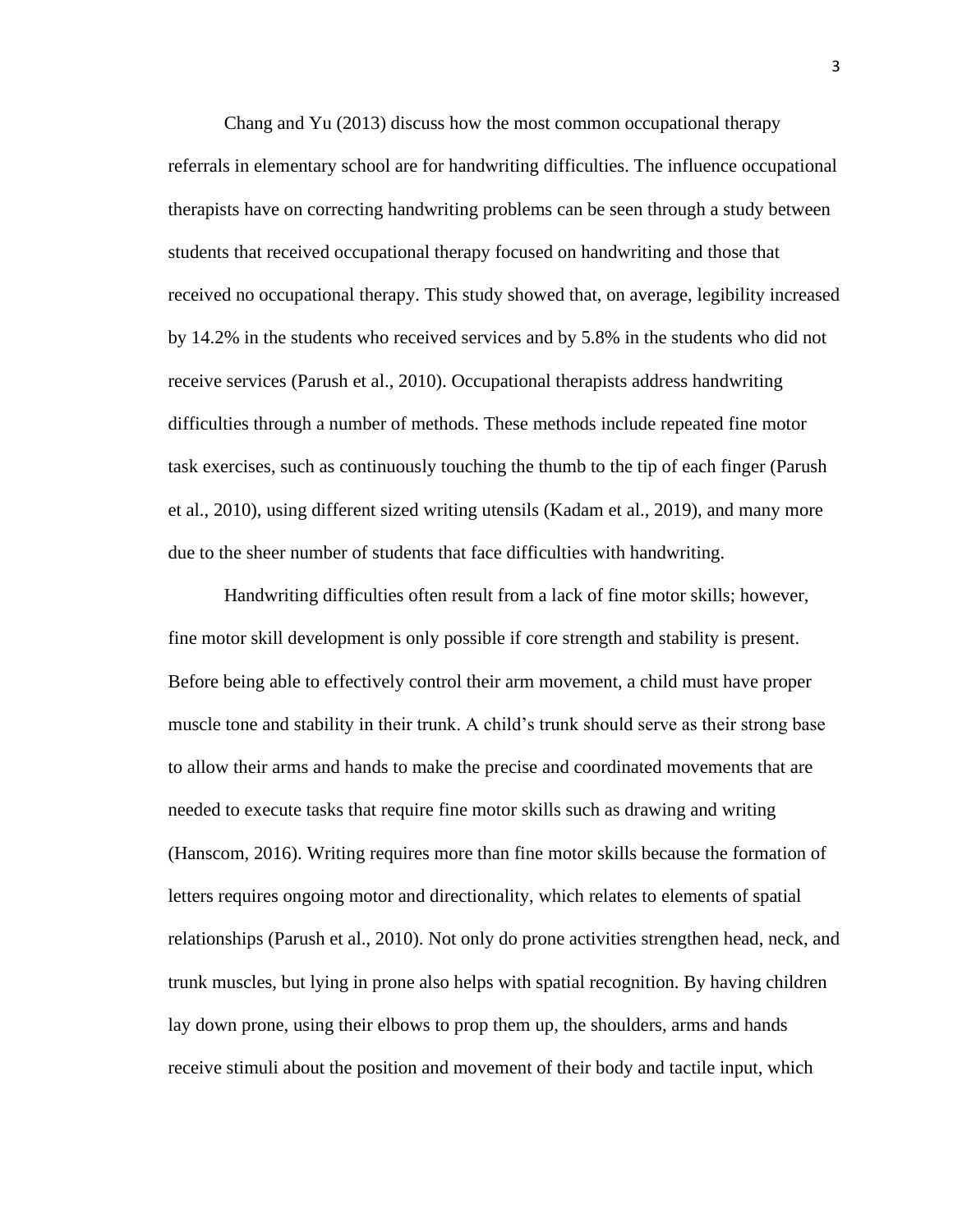helps children learn where their body is in space. In a study done by Parush S, et al. (2010) perceptual-motor components are found to relate to handwriting ability. This study also found that spatial relationships relate to overall legibility. This relationship was evident in both writing conditions of copying and dictation.

Together, these sources work together to identify the problem my study hopes to address, that of the overwhelming number of children with handwriting difficulties. The results of the studies displayed the connection between visual–spatial skills and both general motor coordination and handwriting, as well as overall legibility and spatial organization. Another study elaborated how children with dysgraphic characteristics have an increased number of directional changes in velocity and an increased pause time per stroke (Chang & Yu, 2013). All these results can be used to demonstrate the broader relationship of fine motor skills to handwriting. From these articles, there is a clear need for more research into ways of improving handwriting. This need, combined with the benefits of writing in prone, worked together to create the hypothesis that lying in a prone position (on one's stomach using their elbows for stability) will result in more legible handwriting.

# **LITERATURE REVIEW**

#### *Skills Involved in Handwriting*

While handwriting may seem easy for those without handwriting difficulties, it is a complex activity requiring a vast set of skills. "Impairment in even one facet of the writing process can impair an individual's ability to generate an age-appropriate product" (Chung, et. all, 2020). While there are numerous factors proven to influence handwriting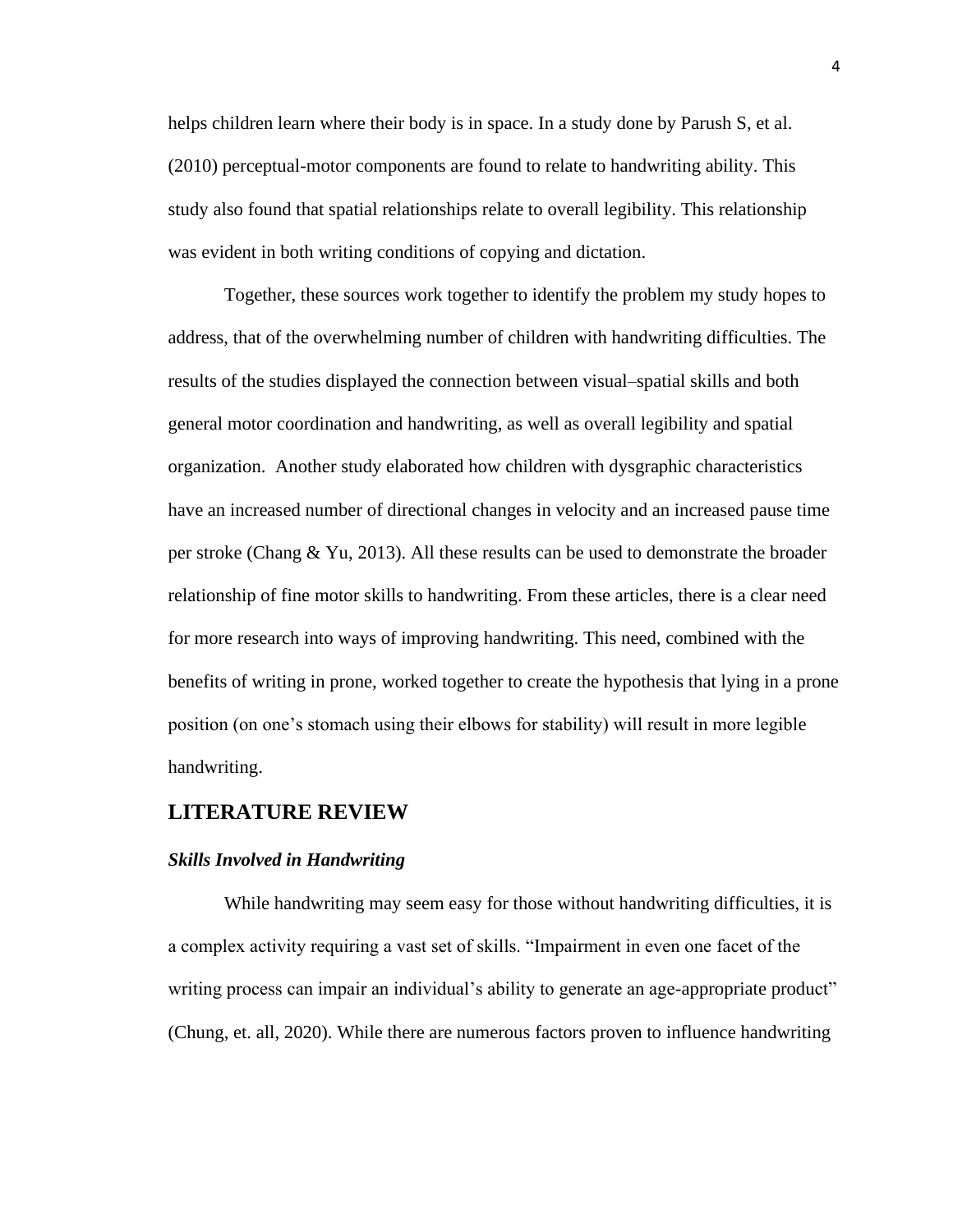and more theorized to affect handwriting, only those related to lying in prone are presently discussed.

**Fine Motor Skills.** Fine motor skills are a key variable in handwriting development, as they have been linked to commonly made writing errors (Dinehart, 2015). Poor fine motor control, such as the lack of coordination of muscle contractions and irregularities in stroke speed and force may lead to laborious or even illegible handwriting (Chang & Yu, 2013). Dinehart displays how fine motor skills can predict handwriting skills, even before children can produce letters through evaluating other fine motor tasks of preschoolers and following those students all the way through second grade, showing fine motor skills not only predict handwriting ability but achievement as well (2015).

**Proximal Stability.** Proximal stability encompasses core strength and stability. The core is the body's strong base for motor functions. That is why in order to develop distal mobility, proximal stability or core strength and mobility is necessary. Distal mobility includes extremity functions such as fine motor skills, a necessary skill for handwriting. Due to this, proximal stability and distal mobility are necessary, prerequisite foundations for handwriting. In addition, a 2007 study showed that proximal stability and distal mobility effect handwriting function. The same study also showed that an occupational therapist's knowledge of the type of proximal and distal muscle activity used during handwriting can aid in providing personalized handwriting intervention (Naider-Steinhart, & Katz-Leurer).

**Visual Spatial Skills and Perception.** Studies have shown that children with dysfunctional handwriting also have impaired visual perception. In 2006, a study showed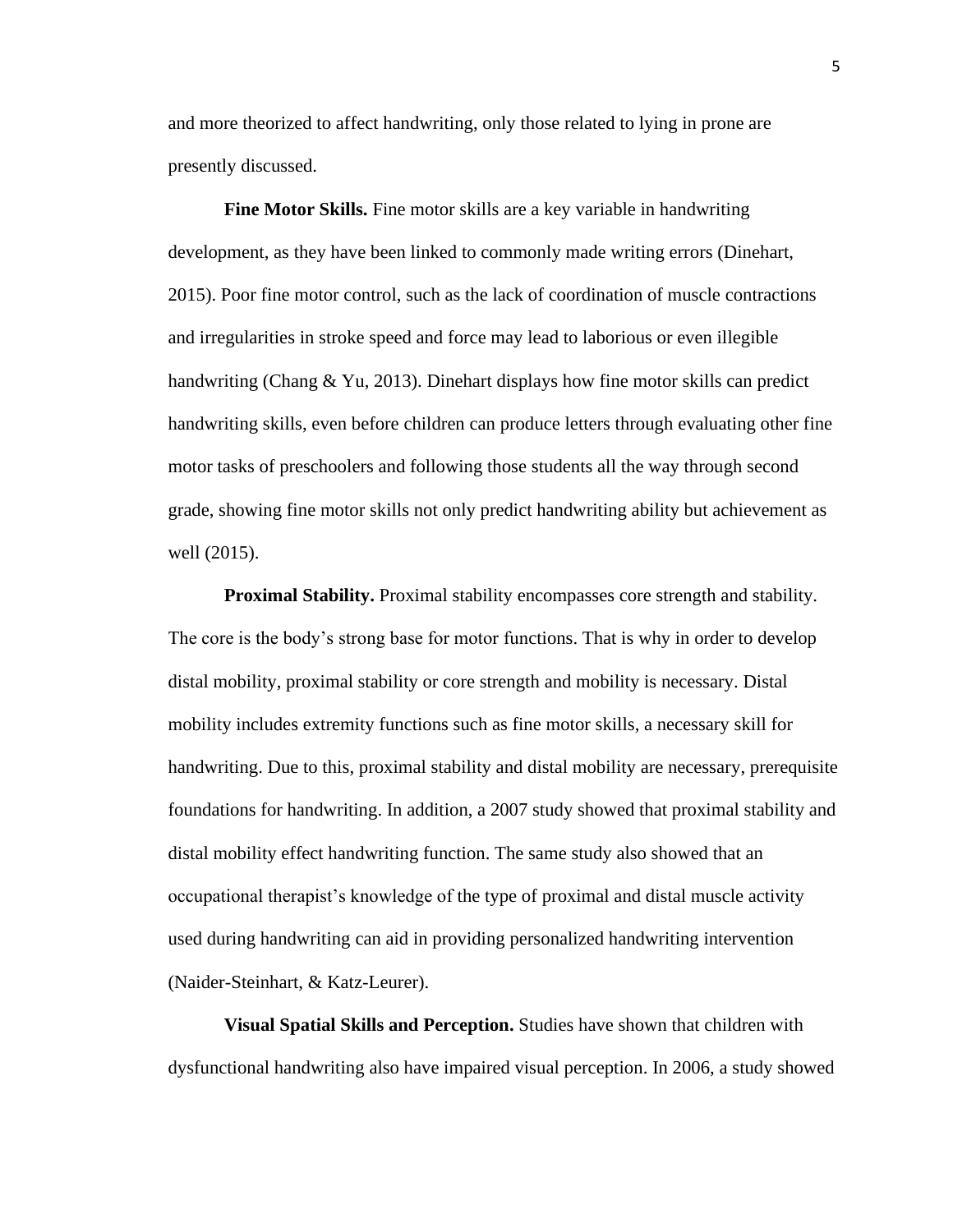how this connection between visual perception and handwriting difficulties is present even in "typically developing" children (Denton, et. al, 2006). In a 2015 study, visual– spatial skills were shown to be involved in handwriting as much as general motor coordination (Scordella, et. al). Problems with visual perception affects handwriting as it greatly impairs the spacing of letters, which has been shown to result in issues with spontaneous writing and copying text (Chung, et. al, 2020).

**Visual Motor Integration.** Visual motor integration, which is defined as the ability to "look at a form and copy it accurately" has been shown to have a strong relation to handwriting, with a study by Denton, et. al, showing that a deficit in visual motor integration is present with dysfunctional handwriting (Denton, et. al, 2006). To measure visual motor integration, the Developmental Test of Visual Motor Integration (VMI), was developed and has been shown to be the best predictor of handwriting legibility, which links the two skills. In a study done by Cornhill and Case-Smith students with poor handwriting scored significantly lower on the VMI than students with good handwriting. Handwriting requires visual motor integration to know what letter to write, visualize the letter form and shape, and be able to manipulate a writing tool to produce the letter (Cornhill & Case-Smith, 1996).

**Spatial Recognition.** According to Cornhill and Case-Smith kinesthesia is "awareness of weight of an object (and of a limb) and the directionality of joint and limb movement," meaning that one's sensory organs in each muscle and joint, or proprioceptors, make one aware of the movement and position of their limbs (1996). Kinesthesia works hand-in-hand with proprioception, which is the "joint position sense and awareness of joints at rest," whereas kinesthesia is during movement (Danzl &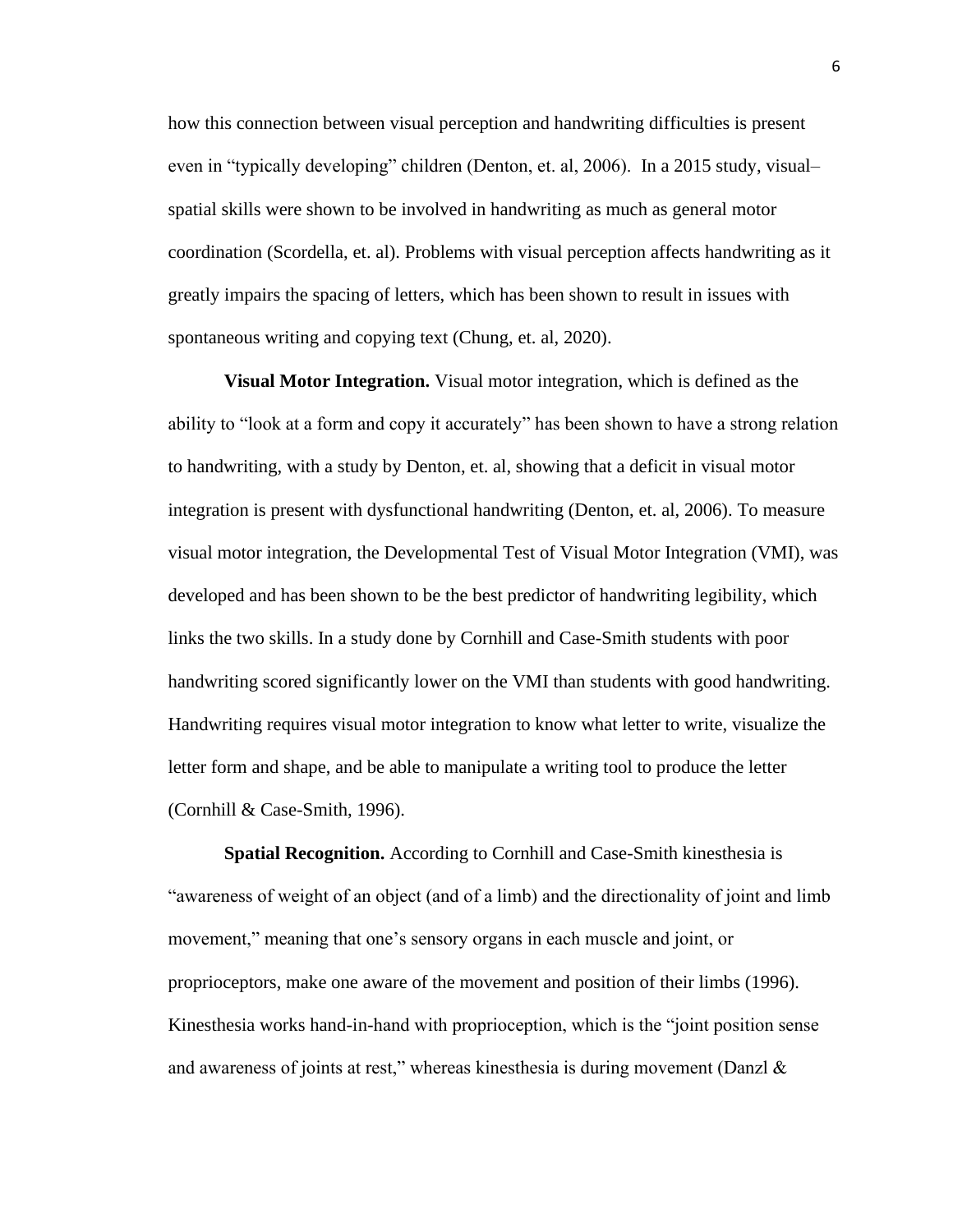Wiegand, pp. 140-149, 2017). Oftentimes, both kinesthesia and proprioception are referred to as spatial recognition. Sudsawad et al. (2002) used a sample of typically developing children with handwriting and kinesthetic dysfunction that implies that the two coexist. Spatial recognition influences the amount of pressure the child applies to their pencil and is needed to inform the child about the directionality of letters in order to form them. It has been theorized that spatial recognition is even more important than visual input in detecting movement error and guiding precise movements due to the immediate and highly specific information about movement that the somatosensory systems provide (Cornhill & Case-Smith, 1996). Overall, knowing the position of one's body in space intuitively appears related to handwriting performance.

# *Handwriting Without Tears Screener*

Handwriting Without Tears in a handwriting program, however the screener can be used independently from the framework. The screener is a whole-class assessment intended to identify students who are struggling with handwriting (Figure 1). In a study determining the relationship between reading, writing, and math and the quality of handwriting, the *Handwriting Without Tears Screener of Handwriting Proficiency* showed a positive relationship with academic success, meaning higher scores on the screener were correlated with higher report card grades (McCarroll, & Fletcher, 2017). The screener provides objective data regarding the strengths and weaknesses of both individual students and classrooms as a whole. The *Handwriting Without Tears Screener of Handwriting Proficiency* provides four different grades, memory, orientation, sentence and placement, as well as a total score. This screener was chosen for its ability to be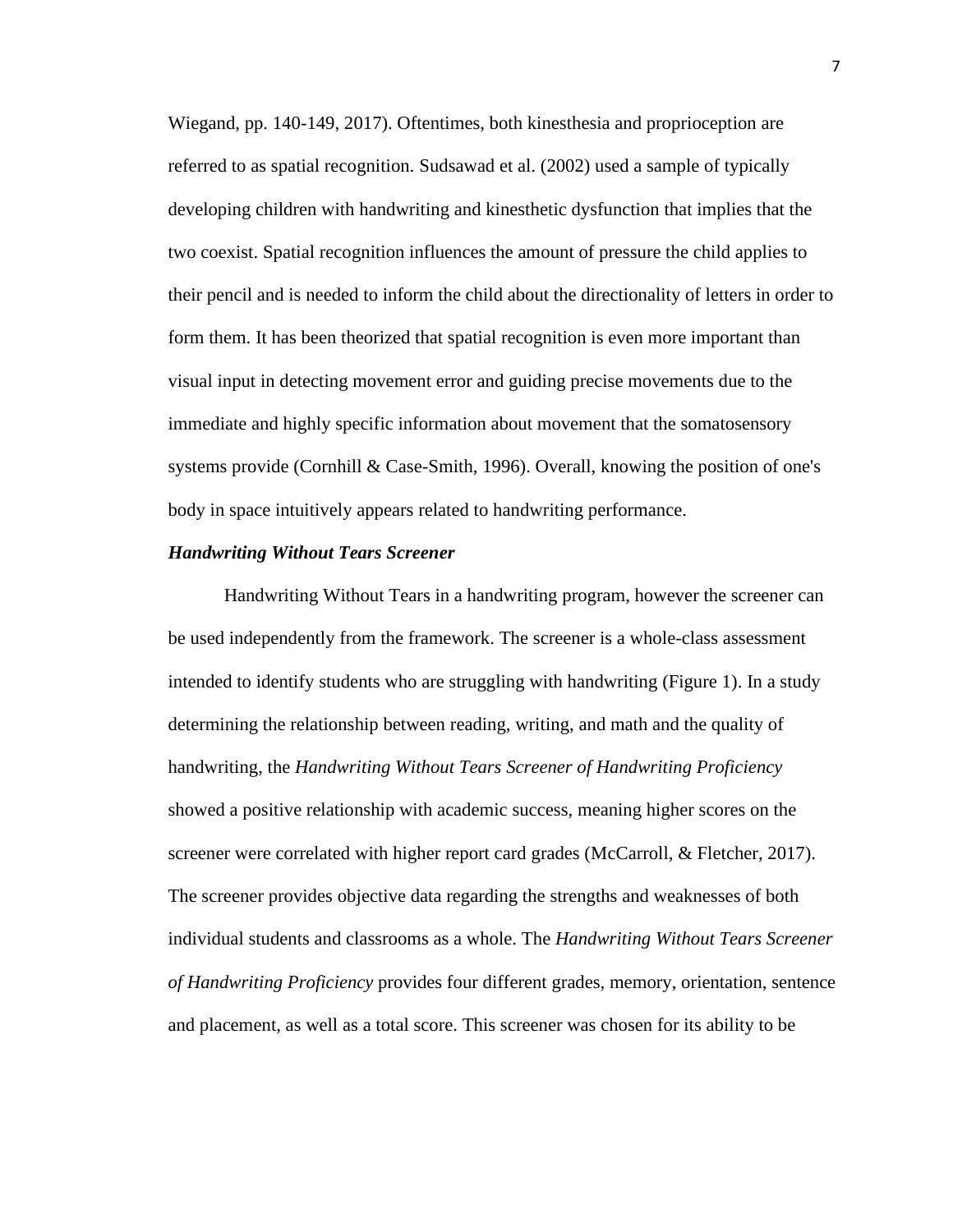given to the classroom as a whole, as well as its multiple score results to provide information about how prone position effects legibility.

Figure 1: The *Handwriting Without Tears Screener of Handwriting Proficiency*



## *The Effects of Prone*

Prone positioning has been theorized to help handwriting difficulties and is even a common practice among occupational therapists. Through the "Prone to Play" campaign, the positive effects of prone on motor skills has been emphasized in infants since 2001, however, this emphasis on activities in prone position is currently not being carried out past infancy (Kuo, et. al., 2008). However, it has been theorized that studying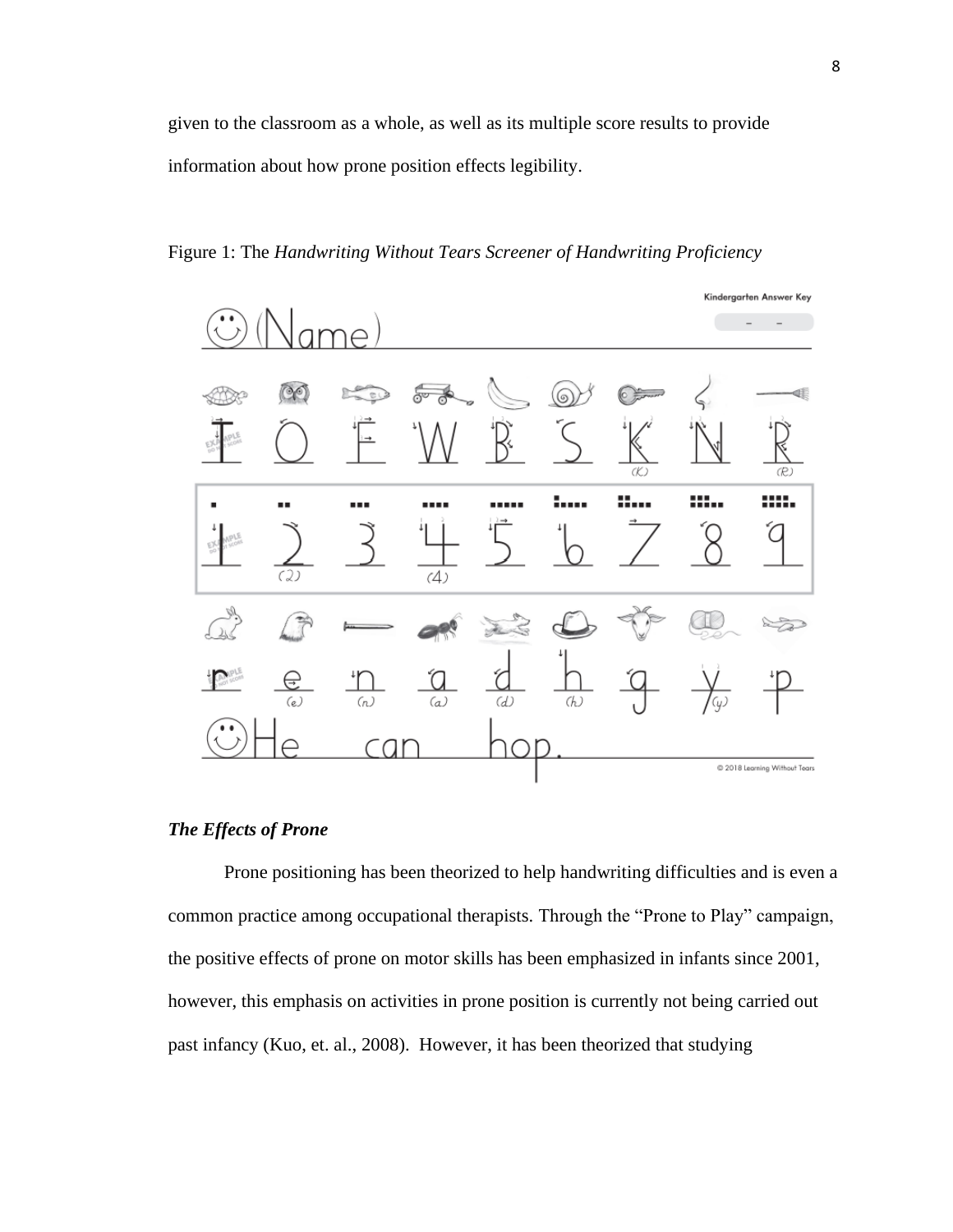perceptual-motor body functions that underlie handwriting abilities may result in the development of programs for students with handwriting difficulties (Parush, et. al., 2010).

Prone position effects many of the underlying skills of handwriting. Handwriting "requires simultaneous cognitive, linguistic, perceptual and motor processing" (Grace, et. al., 2017). A study done in 2017 showed that "motor proficiency was significantly negatively correlated with difficulties learning to write" (Grace, et. al.). As previously discussed, motor skills are a result of core musculature providing proximal stability and distal mobility. Prone position has been shown to activate the core musculature that is necessary for handwriting (Escamilla, et. al, 2016). Not only do prone activities strengthen head, neck, and trunk muscles, but lying in prone also helps with spatial recognition. When laying in prone, one must use their elbows to prop them up, this results in the shoulder, arms and hands all receiving stimuli about the position and movement of their body and tactile input. The tactile input and stimuli help orient children to their position in space, improving their spatial recognition, another necessary skill for handwriting by (Parush, et al., 2010). Another important feature of prone that should be noted is its effect on wrist positioning. In order to use the elbows for stabilization, which is necessary in prone position, the wrist cannot be flexed during handwriting activities. This is influential on handwriting as the position of the wrist affects the length of finger muscles. In order to have the full range of motion necessary for handwriting the wrist cannot be flexed as this shortens the muscles, limiting range of motion (Yu & Chang, 2011). Wrist positionings influence on handwriting product quality and efficiency works hand in hand with the theorized idea that prone position effects handwriting legibility.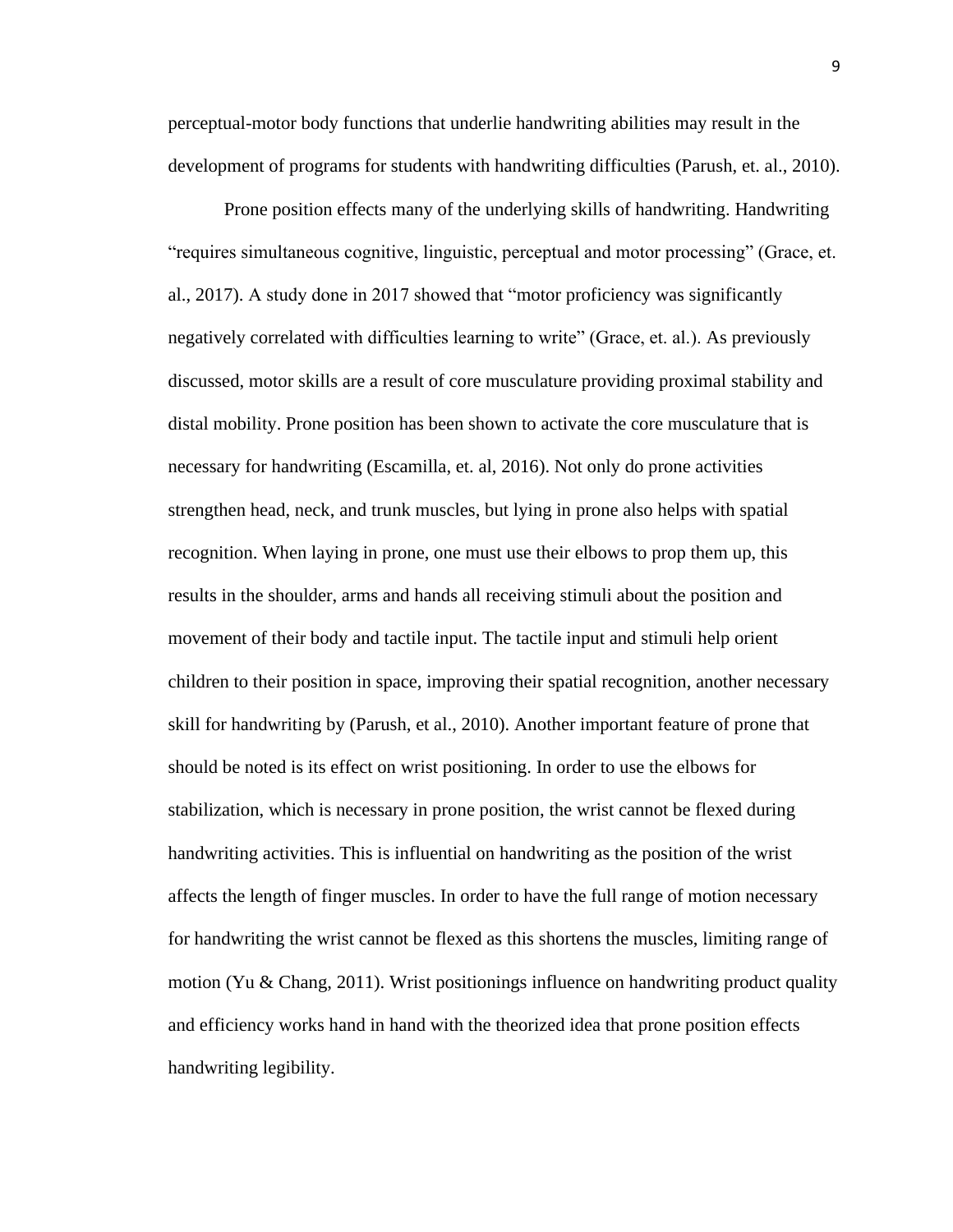# **METHODS**

The study was approved by the Eastern Kentucky University Institutional Review Board. All parents signed an informed consent; all participating teachers and children were asked for verbal assent.

## *Participants*

Convenience sampling was used to identify the population of the study with the inclusion criteria of being between the ages of 5 to 7 and being enrolled in one of the two kindergarten classrooms being included in the study. Exclusion criteria included students who had been previously recommended to see the school's occupational therapist for additional educational performance problems. The parents of the children in both kindergarten classrooms were asked to give their informed consent in order to have their child participate in the study. The groups were determined by what class the child was in, meaning every student in one of the kindergarten classrooms was a part of the experimental or prone group (PG) and every student in the other classroom was a part of the comparison group with no added measures of intervention (CG). Based on parental consent, 22 participants were identified for the prone group and 21 participants for the control group. Kindergarten classrooms were used for the convenience sampling due to the emphasis of handwriting in kindergarten curriculum. A 2014 study found that kindergarten teachers dedicate at least one hour a day specifically to handwriting instruction (Puranik, et. al). Additionally, kindergartners spend nearly half their day engaged in fine motor activities, of which 42% was spent on paper and pencil tasks (Dinehart, 2015).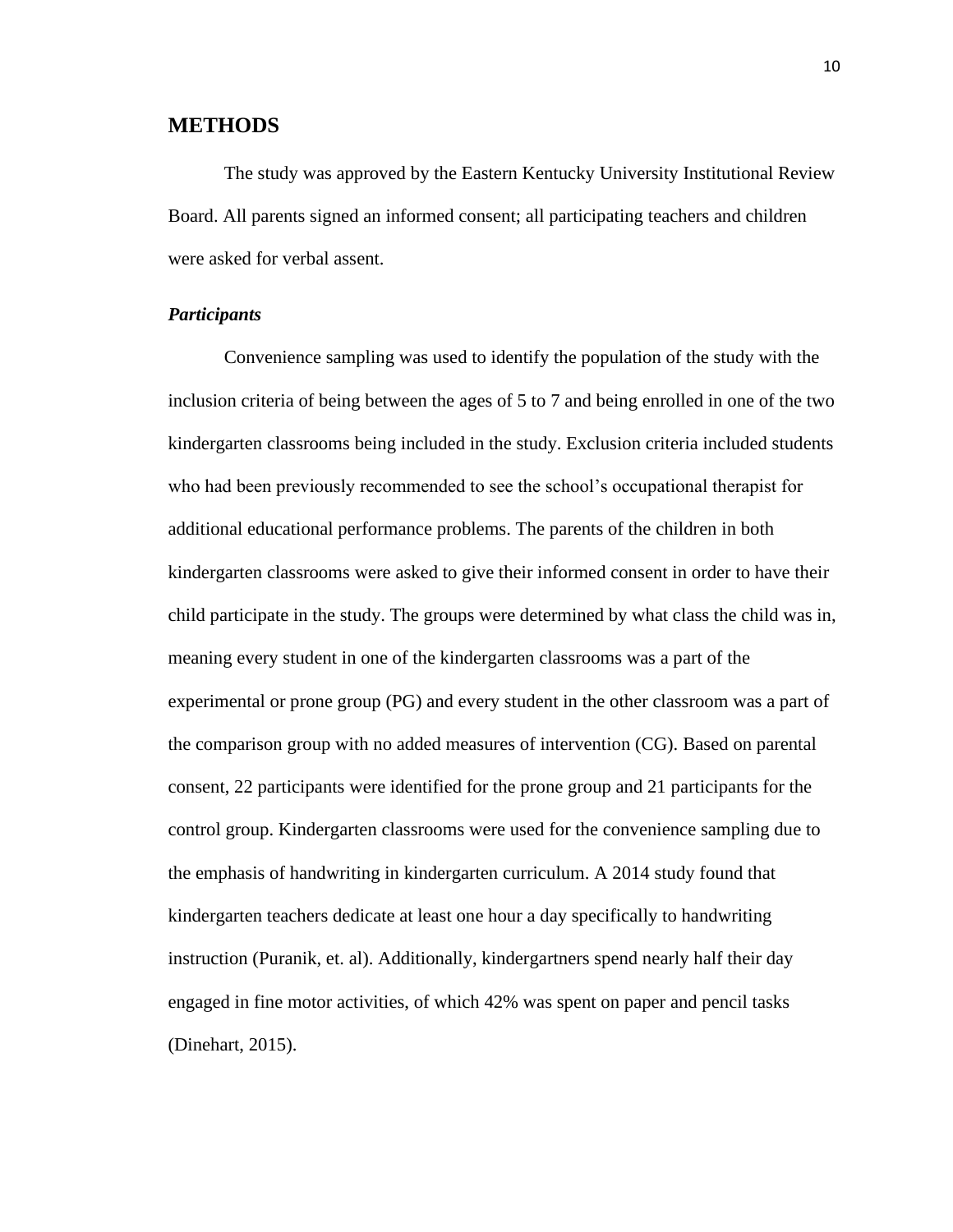#### *Research Design*

A quantitative study using a quasi-experimental pre-posttest with a comparison group was conducted with the independent variable of lying in the prone position to write, while the dependent variable or the outcome of interest is handwriting legibility.

# *Setting*

The study was conducted at public elementary school in Northern Indiana. The school serves 636 students Kindergarten through fifth grade. Of these students 59% of them scored at or above the level of proficiency for math, and 61% of these students scored at or above the level of proficiency for reading. The school also has a minority student enrollment rate of 16% and enrolls 33% economically disadvantaged students. There is a student-teacher ratio of 19:1 with 34 full-time teachers and 1 full-time school counselor. The student population is made up of 47% female students and 53% male students.

#### *Procedure*

After the participants were confirmed, both the experimental and control groups took a handwriting pretest, the Handwriting Without Tears Screener. The prone group's intervention began the following day and consisted of completing at least three handwriting activities while in the prone position every week for three weeks. In the control group participants completed the pre and posttest but did not complete any handwriting activities in prone, instead following standard classroom procedures for writing activities. Each participant was evaluated based on the differences of their scores in the pre and posttests, a screening of handwriting proficiency created by "Handwriting without Tears." Descriptive statistics are used to describe the population of participants in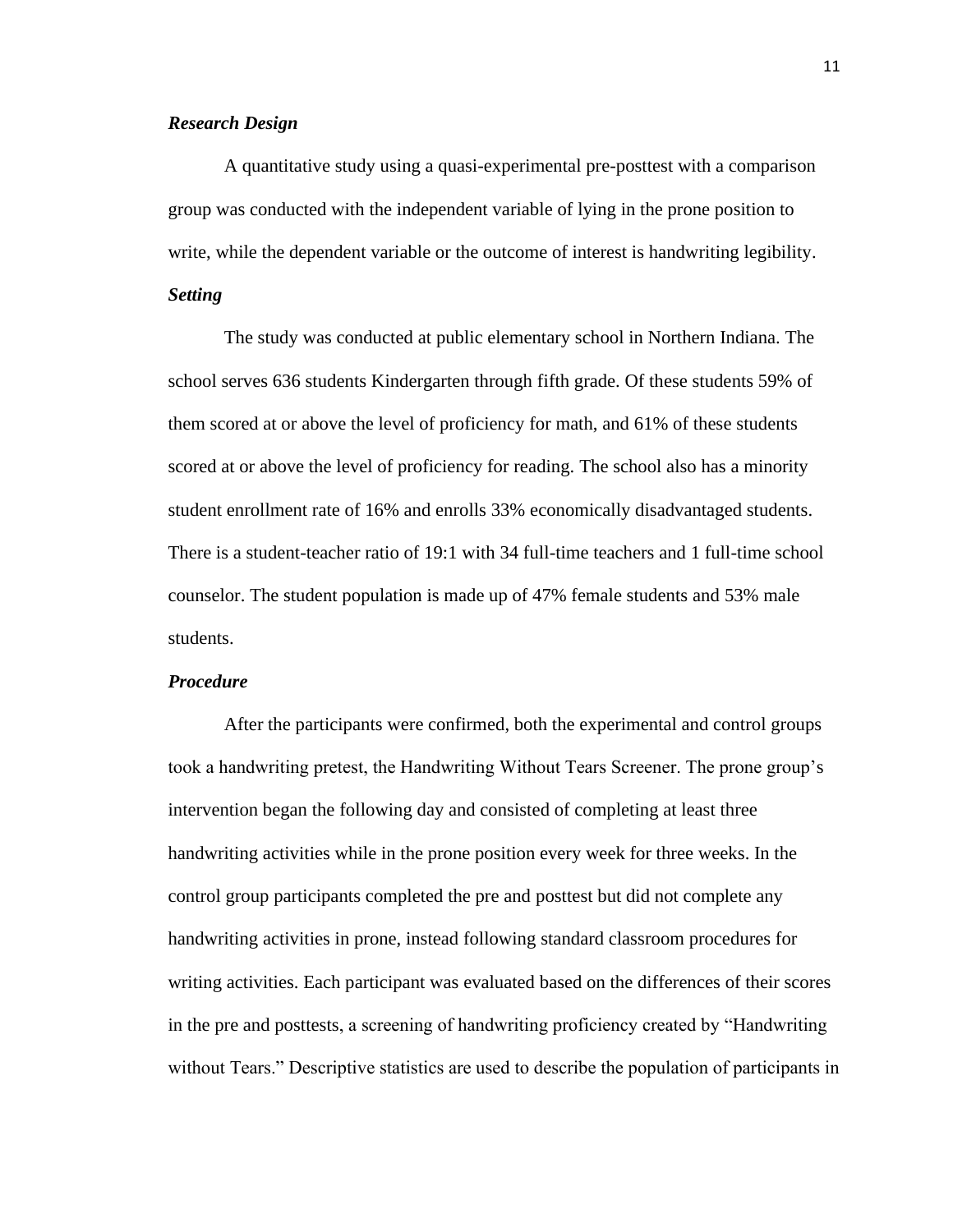the intervention and control group. Inferential statistics illustrate if there is a significant difference in handwriting legibility between the two groups. Statistical analysis of the data was completed to answer: Does lying in a prone position (on one's stomach using their elbows for stability) result in more legible handwriting?

**Handwriting Without Tears.** The Handwriting without tears screener provides four different scores: memory, orientation, placement, and sentence. The memory score rates the student's ability to remember and write dictated letters and numbers. The orientation score grades the student's ability to write letters and numbers facing the correct direction. The placement score grades the student's ability to place letters and numbers correctly on a base line. The sentence score grades the student's ability to use sentence conventions: a beginning capital, distinct lowercase words (letters close), space between words, and ending punctuation. The grading of the screeners includes taking points off for certain mistakes in each section. Memory errors include omitting the letter/number, writing an unrecognizable letter/number or writing the wrong letter/number (See Figure 2). No memory error is counted for a letter in the wrong place, such as letters like "P" and "Y" whose placement can affect their case, a letter that uses wrong size, such as "O", whose sizing can affect case, as well as a letter or number that is reversed. Orientation errors include reversals, or backward letters (Figure 3), however, no error is counted for symmetrical letters/numbers and letters that cannot be reversed are not scored, such as "A," "H," and "O." Placement scoring is based on errors for letter/number parts that should be on the line but are more than 1/8" above the line and letter/number parts that should be on the line but are more than 1/8" below the line (Figure 4). Sentence errors are counted for not using a capital to begin (Figure 5.1),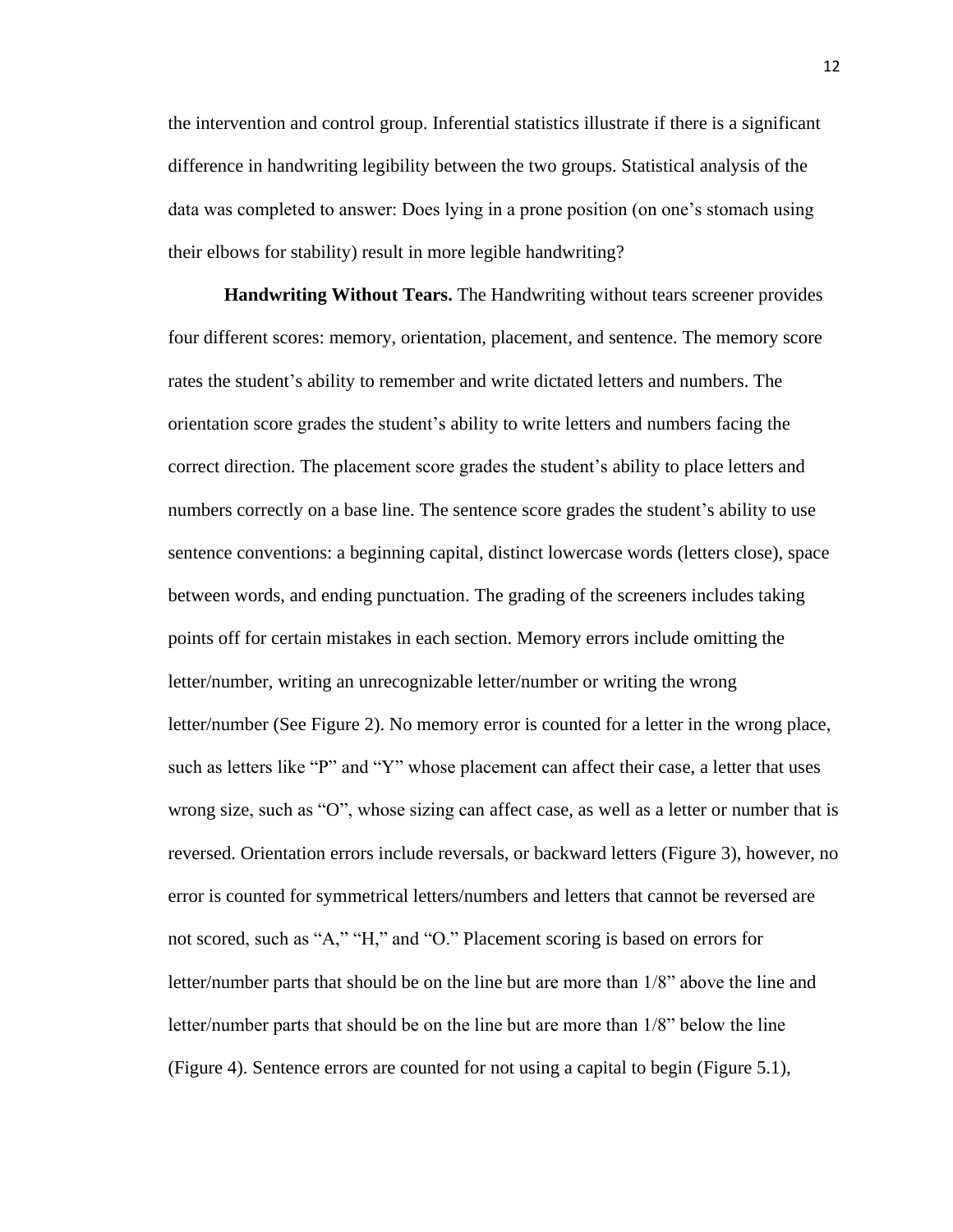mixing capital and lowercase letters (Figure 5.2), putting too much space between letters in a word (Figure 5.3), putting words too close (Figure 5.4) and/or forgetting ending punctuation (Figure 5.5).

```
Figure 2: Memory Errors
```


**Figure 3:** Orientation Errors



**Figure 4:** Placement Errors

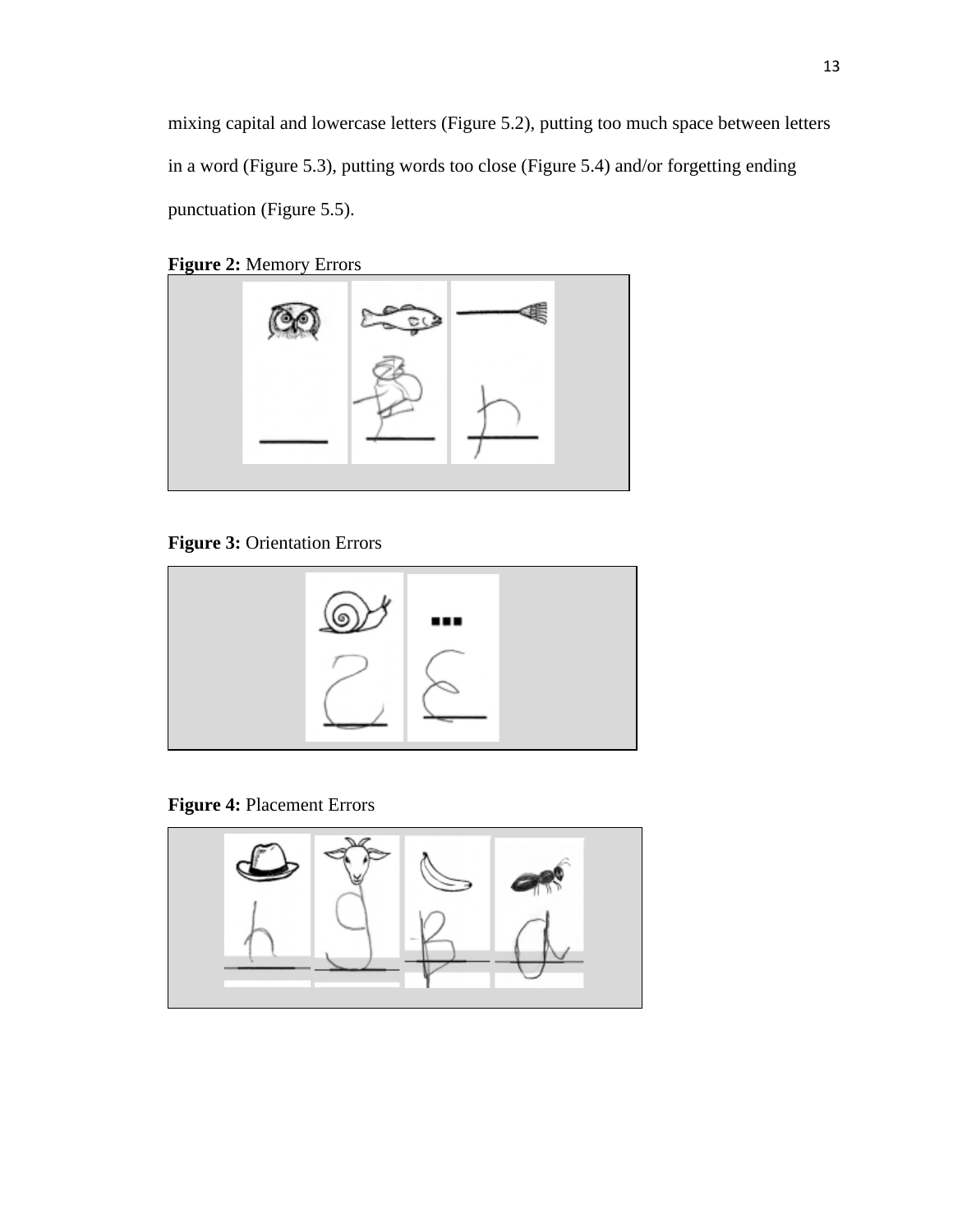



# **DATA ANALYSIS**

The level of significance was set a priory at p is less than .05, meaning the disoriented chance is less than 5%. Jamovi was used to conduct a variety of tests. Prepost paired t-Tests of both groups were conducted to display if there was a significant difference between the pre and posttest scores as a measure of the student's progress. A control versus prone pre-post difference paired t-Test was conducted in order to see if there was a significant change in the prone groups score differences over the control group. To summarize the data set descriptive statistics were used. Measures of central tendency were analyzed, including mean, median to describe the center of a data set. Measures of variability to describe the dispersion of data within the study through standard deviation.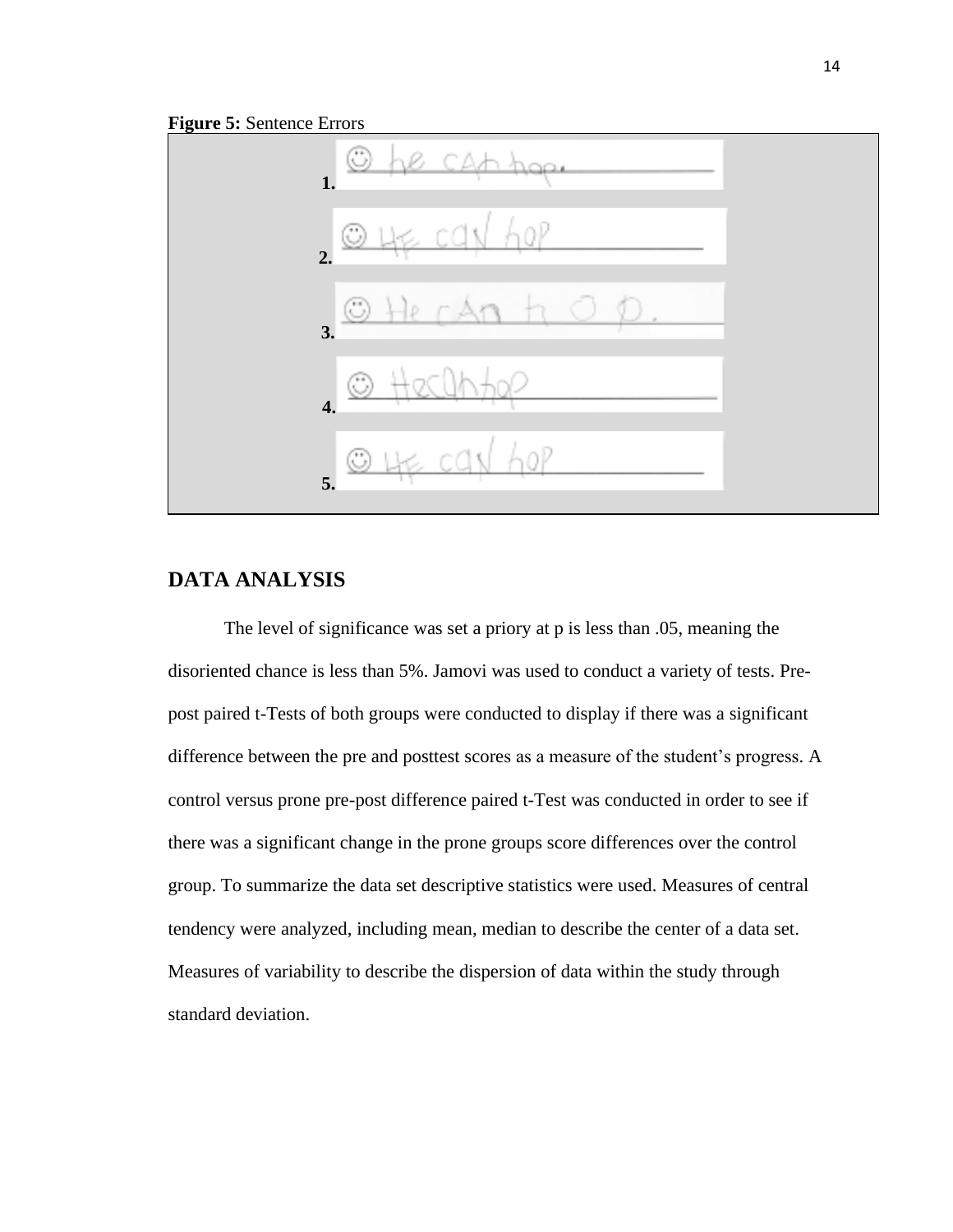# **RESULTS**

|          | Pre              | Pre              | Pre              | Pre              | Pre      | Post                  | Post             | Post     | Post           | Post     |
|----------|------------------|------------------|------------------|------------------|----------|-----------------------|------------------|----------|----------------|----------|
|          | Mem              | Ori.             | Place.           |                  |          | Sent. Total Mem. Ori. |                  | Place.   | Sent.          | Total    |
| N        | 22               | 22               | 22               | 22               | 22       | 22                    | 22               | 22       | 22             | 22       |
| Missing  | $\boldsymbol{0}$ | $\boldsymbol{0}$ | $\boldsymbol{0}$ | $\boldsymbol{0}$ | $\theta$ | $\boldsymbol{0}$      | $\boldsymbol{0}$ | $\theta$ | $\overline{0}$ | $\theta$ |
| Mean     | 91.5             | 89.6             | 79.6             | 63.6             | 81.2     | 98.3                  | 94.2             | 91.9     | 100            | 96.2     |
| Median   | 94               | 95               | 83               | 60               | 82.5     | 100                   | 100              | 91       | 100            | 97       |
| Std.Dev. | 10.7             | 12.8             | 15.2             | 25.9             | 13.0     | 4.55                  | 9.61             | 8.29     | 0.00           | 4.43     |
| Min      | 63               | 61               | 35               | $\theta$         | 58       | 83                    | 67               | 75       | 100            | 86       |
| Max      | 100              | 100              | 100              | 100              | 100      | 100                   | 100              | 100      | 100            | 100      |

**Table 1:** Descriptive Statistics-Prone Group

**Table 2:** Descriptive Statistics-Control Group

|             | Pre              | Pre              | Pre            | Pre            | Pre              | Post                         | Post           | Post     | Post     | Post     |
|-------------|------------------|------------------|----------------|----------------|------------------|------------------------------|----------------|----------|----------|----------|
|             | Mem              | Ori.             |                |                |                  | Place. Sent. Total Mem. Ori. |                | Place.   | Sent.    | Total    |
| $\mathbf N$ | 21               | 21               | 21             | 21             | 21               | 21                           | 21             | 21       | 21       | 21       |
| Missing     | $\boldsymbol{0}$ | $\boldsymbol{0}$ | $\overline{0}$ | $\overline{0}$ | $\boldsymbol{0}$ | $\overline{0}$               | $\overline{0}$ | $\theta$ | $\theta$ | $\theta$ |
| Mean        | 89.0             | 92.1             | 72.7           | 74.3           | 82.0             | 93.7                         | 91.4           | 68.0     | 81.0     | 83.7     |
| Median      | 92               | 94               | 79             | 80             | 86               | 96                           | 95             | 73       | 80       | 86       |
| Std.Dev.    | 12.8             | 7.97             | 16.9           | 19.1           | 10.4             | 7.69                         | 8.98           | 16.7     | 22.3     | 10.0     |
| Min         | 50               | 69               | 29             | 20             | 58               | 79                           | 75             | 35       | 20       | 61       |
| Max         | 100              | 100              | 95             | 100            | 95               | 100                          | 100            | 96       | 100      | 96       |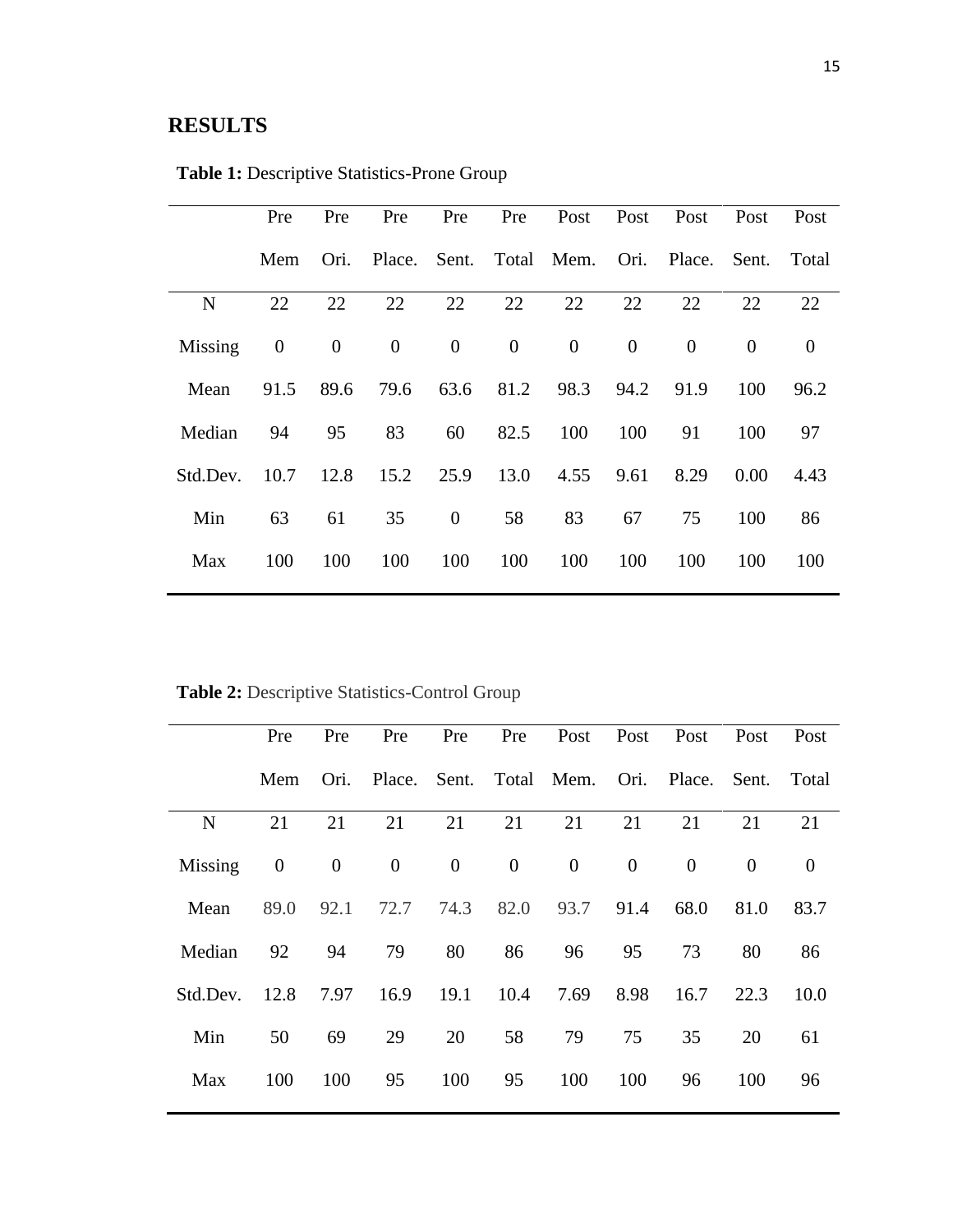# *Descriptive*

Descriptive statistics are used to describe the population of participants in the intervention and control group. Descriptive statistics can be seen in tables 1 and 2, the N depicted on these tables refers to the number scores used to calculate the following data, which is 22 for the prone group and 21 for the control group, these values are also equal to the number of participants for each group. To model the data set the mean is analyzed for both groups as well as both sets of test scores as it is the most common value, producing the lowest amount of error compared to the other values in the data set. The mean varies widely between each different set of scores but can be seen in tables 1 and 2. As the number directly in the middle of the data set, the median separates the upper and lower halves of the data, ranging from 60% to 100% in all sets of data. Standard deviation is used to describe how the values of the data sets are spread out from the mean. See table 2 to view standard deviations for each score of the control group and table 1 for the same data the prone group. The value of highest frequency, the maximum, can be seen in table 1 as 100% for all data in the prone group, however, in the control group it varies from 95% to 100%, as seen in table 2. These tables also show the minimum, the value of lowest frequency, with the lowest minimum in the data set being zero and the highest minimum being 100%.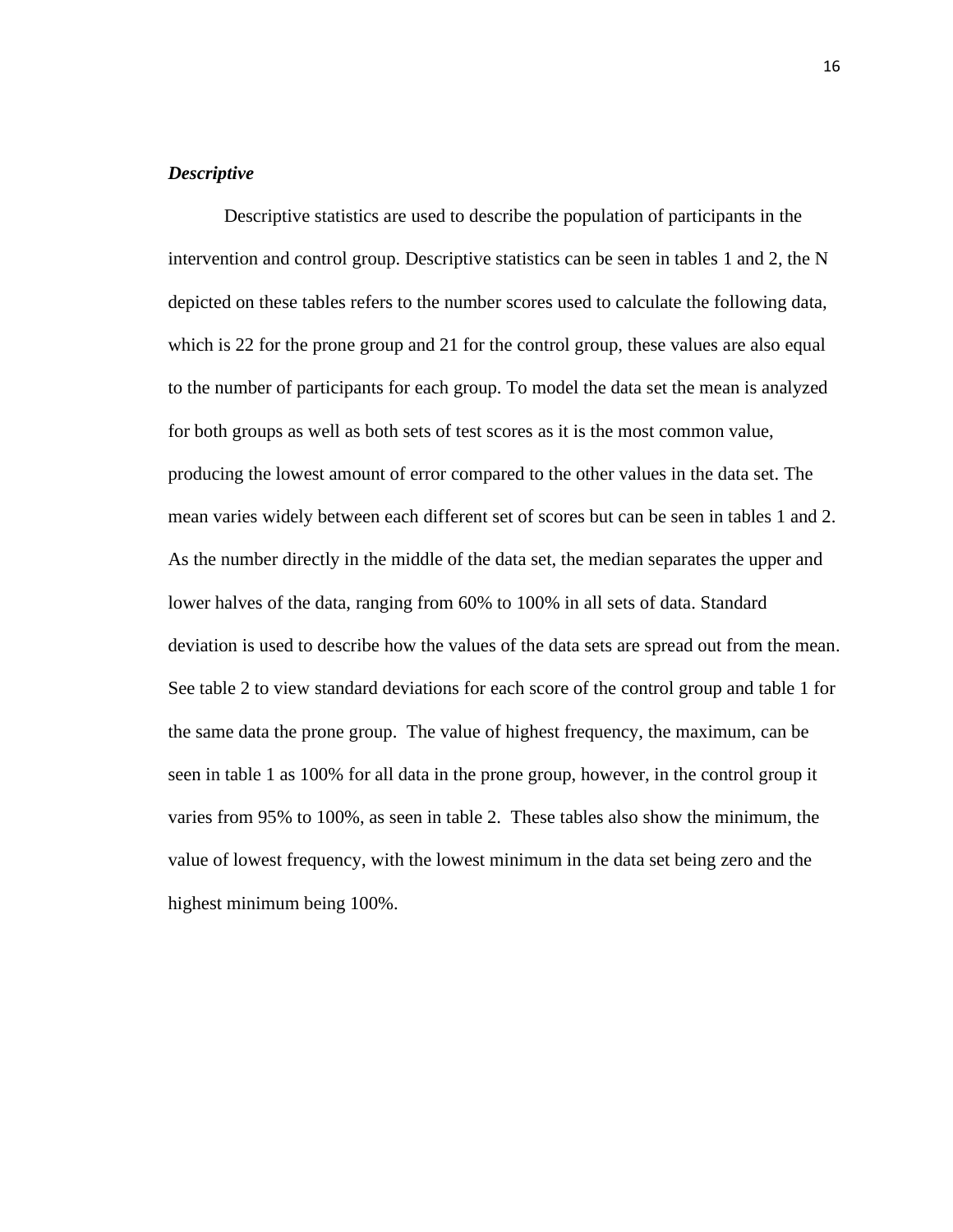| <b>Control</b>          | <b>Prone</b>            |             | <b>statistic</b> | df   | p           |
|-------------------------|-------------------------|-------------|------------------|------|-------------|
| <b>Memory Diff</b>      | <b>Memory Diff</b>      | Student's t | 0.923            | 20.0 | 0.367       |
| <b>Orientation Diff</b> | <b>Orientation Diff</b> | Student's t | 1.983            | 20.0 | 0.061       |
| <b>Placement Diff</b>   | <b>Placement Diff</b>   | Student's t | 3.804            | 20.0 | 0.001       |
| Sentence Diff           | Sentence Diff           | Student's t | 3.991            | 20.0 | $\leq .001$ |
| <b>Total Diff</b>       | <b>Total Diff</b>       | Student's t | 5.899            | 20.0 | $\leq .001$ |

**Table 3:** Control vs. Prone Pre-Post Difference Paired t-Test

|  | <b>Table 4: Control Pre-Post Paired t-Test</b> |  |
|--|------------------------------------------------|--|
|  |                                                |  |

| <b>Pre</b>        | <b>Post</b>       |             | statistic | df   | $\mathbf{p}$ |
|-------------------|-------------------|-------------|-----------|------|--------------|
| Memory            | Memory            | Student's t | 2.265     | 20.0 | 0.035        |
| Orientation       | Orientation       | Student's t | $-0.493$  | 20.0 | 0.628        |
| Placement         | Placement         | Student's t | $-1.532$  | 20.0 | 0.141        |
| Sentence          | Sentence          | Student's t | 1.673     | 20.0 | 0.110        |
| <b>Total Diff</b> | <b>Total Diff</b> | Student's t | 1.246     | 20.0 | 0.227        |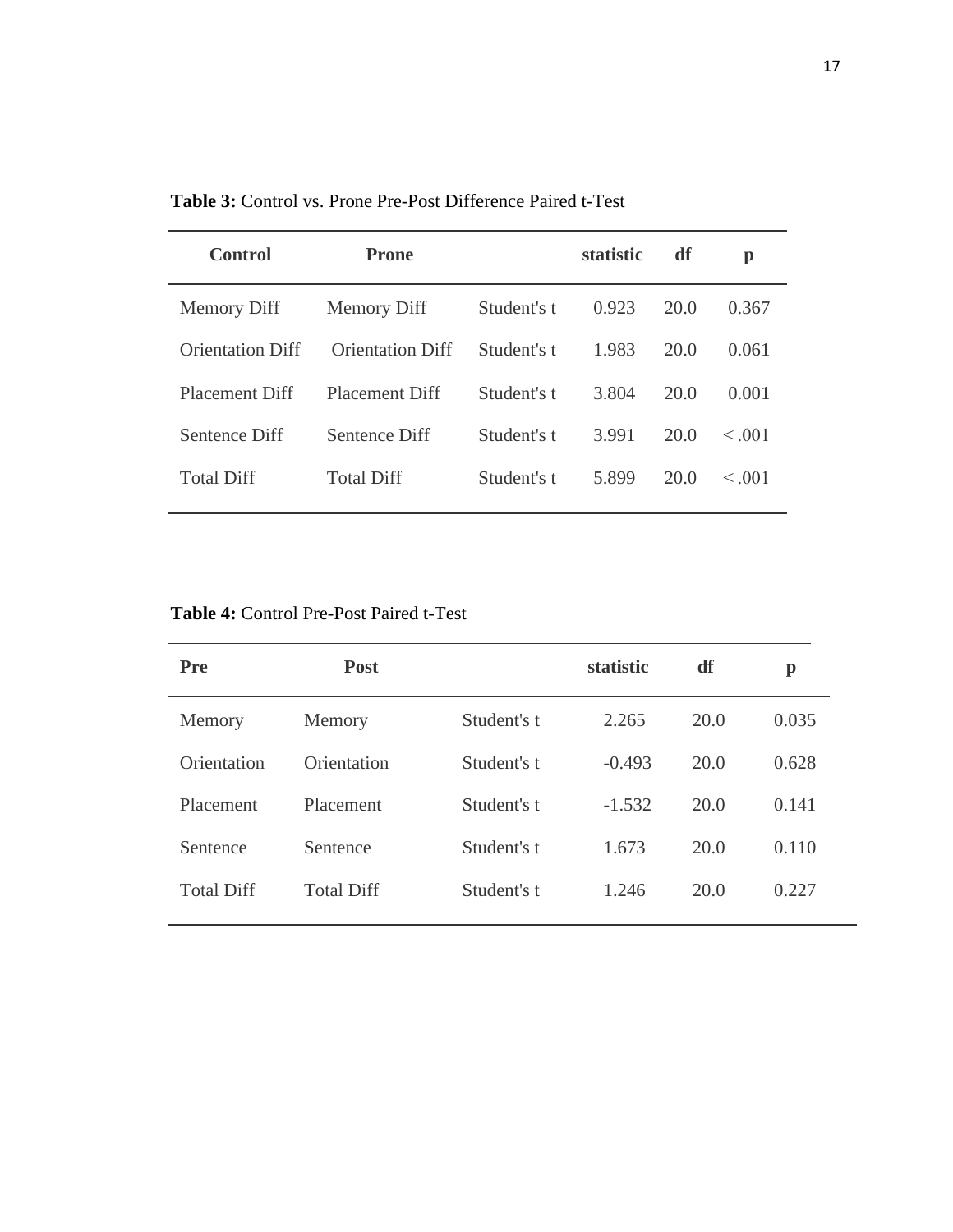| <b>Table 5: Prone Pre-Post Paired t-Test</b> |
|----------------------------------------------|
|----------------------------------------------|

| Pre               | <b>Post</b>       |             | statistic | df   | p           |
|-------------------|-------------------|-------------|-----------|------|-------------|
| Memory            | Memory            | Student's t | 3.52      | 21.0 | 0.002       |
| Orientation       | Orientation       | Student's t | 1.85      | 21.0 | 0.078       |
| Placement         | Placement         | Student's t | 5.44      | 21.0 | $\leq .001$ |
| Sentence          | Sentence          | Student's t | 6.58      | 21.0 | < 0.001     |
| <b>Total Diff</b> | <b>Total Diff</b> | Student's t | 7.09      | 21.0 | $\leq .001$ |
|                   |                   |             |           |      |             |

# **Figure 6:** Performance Distribution Chart Key

|  | $\overline{\phantom{a}}$ |                                                                |  |
|--|--------------------------|----------------------------------------------------------------|--|
|  |                          | Expectation Median Top 20% High Score 60% Bottom 20% Low Score |  |

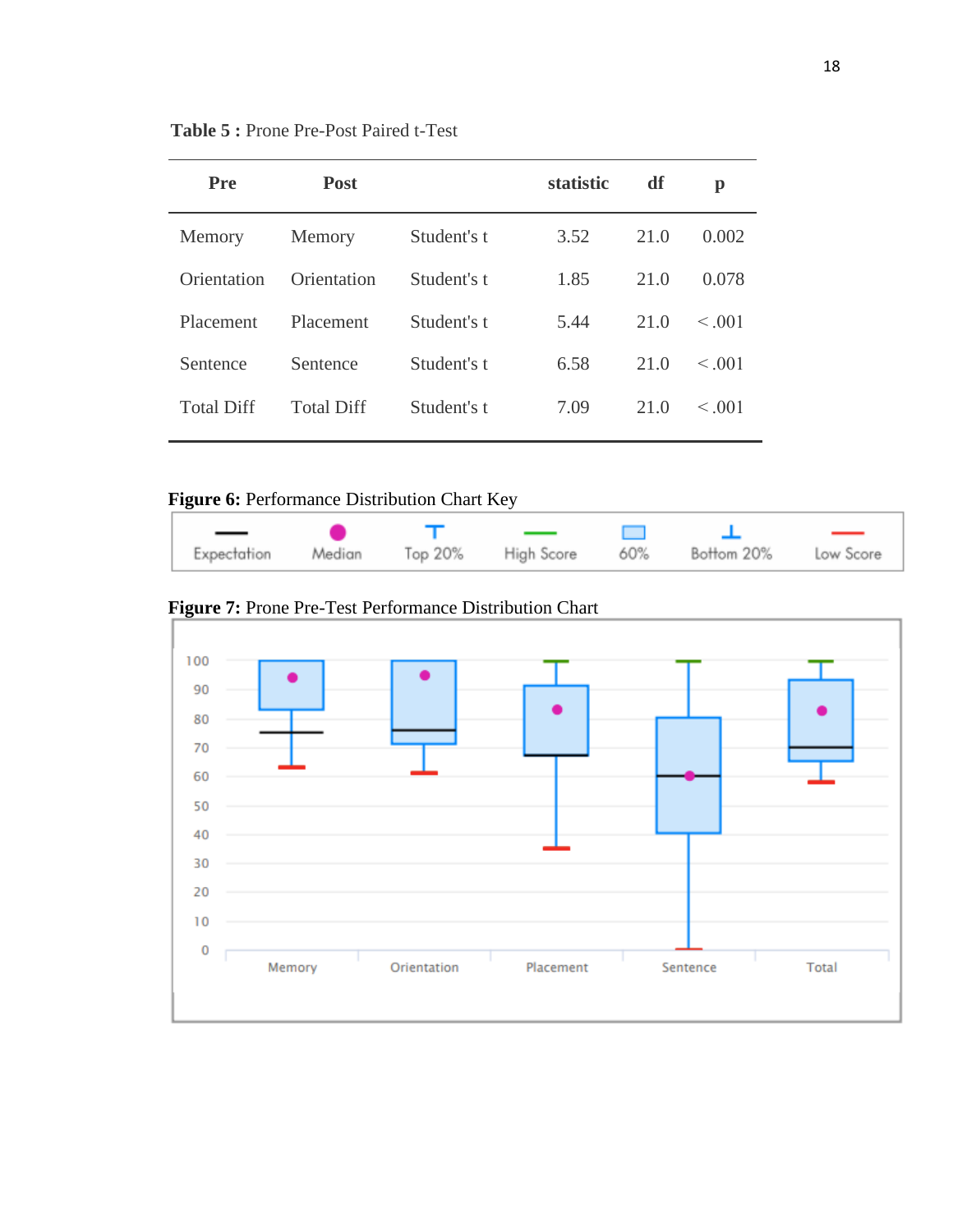

**Figure 8:** Prone Posttest Performance Distribution Chart

**Figure 9:** Control Pre Test Performance Distribution Chart

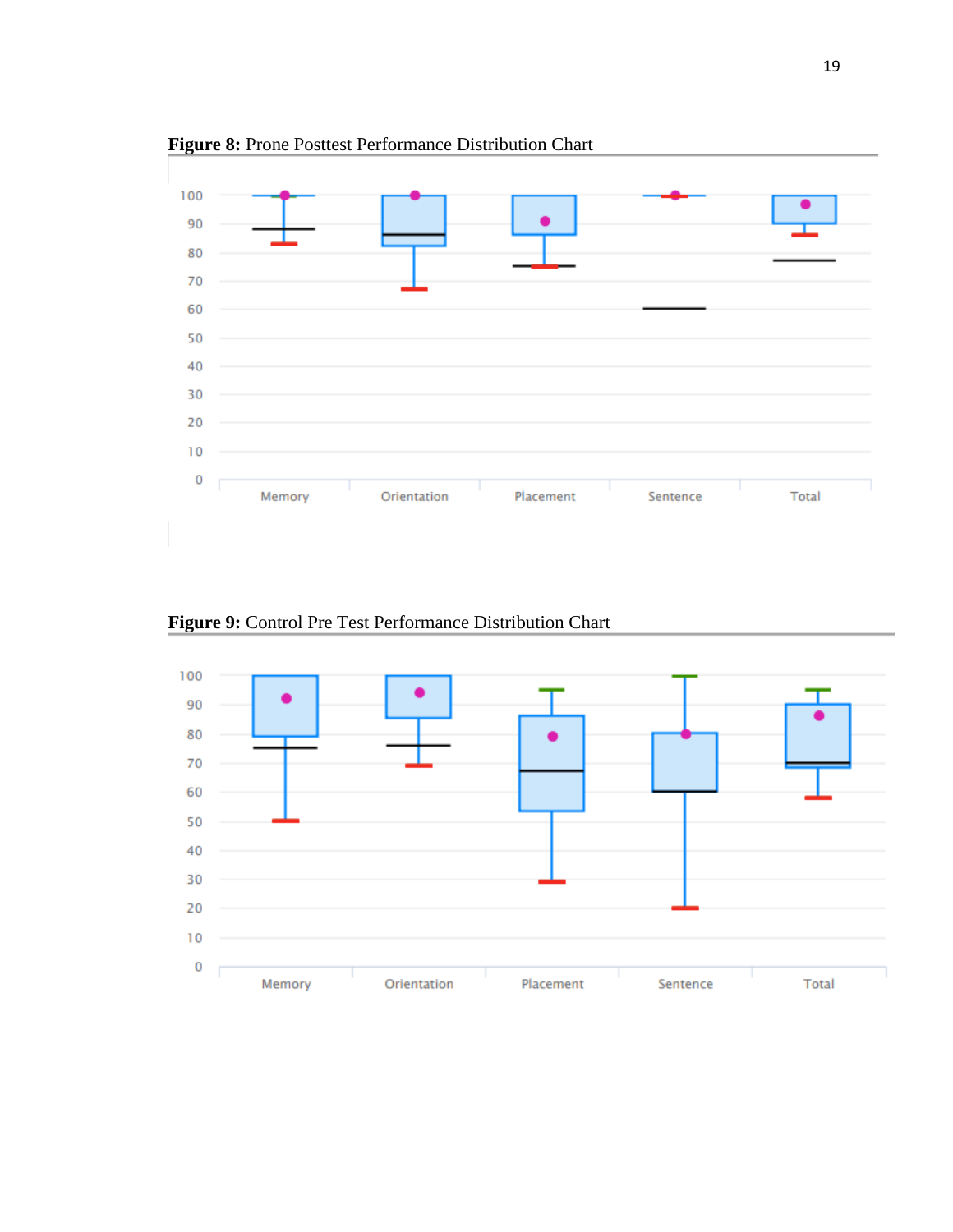

**Figure 10:** Control Posttest Performance Distribution Chart

## *Quantitative*

In the pre-post paired t-tests, memory showed significant improvement for the control and the prone groups, however, the control group had a decrease in orientation and placement (Table 4). Table 5 shows the pre-post paired test of the prone group displaying how the prone group's placement, sentence and total scores all increased by a significant level of p less than 0.001. In the differences between the groups in terms of memory and orientation there was not a significant difference between the two groups, which can be seen in table 3. However, table 3 also shows that the placement, sentence skills and total test score differences all show that the prone group had an improvement over the control group.

Through the Handwriting Without Tears website data summarizing the range and performance of the participants was obtained. This data is displayed through performance distribution charts for both the pre and posttest of each group. This measurement shows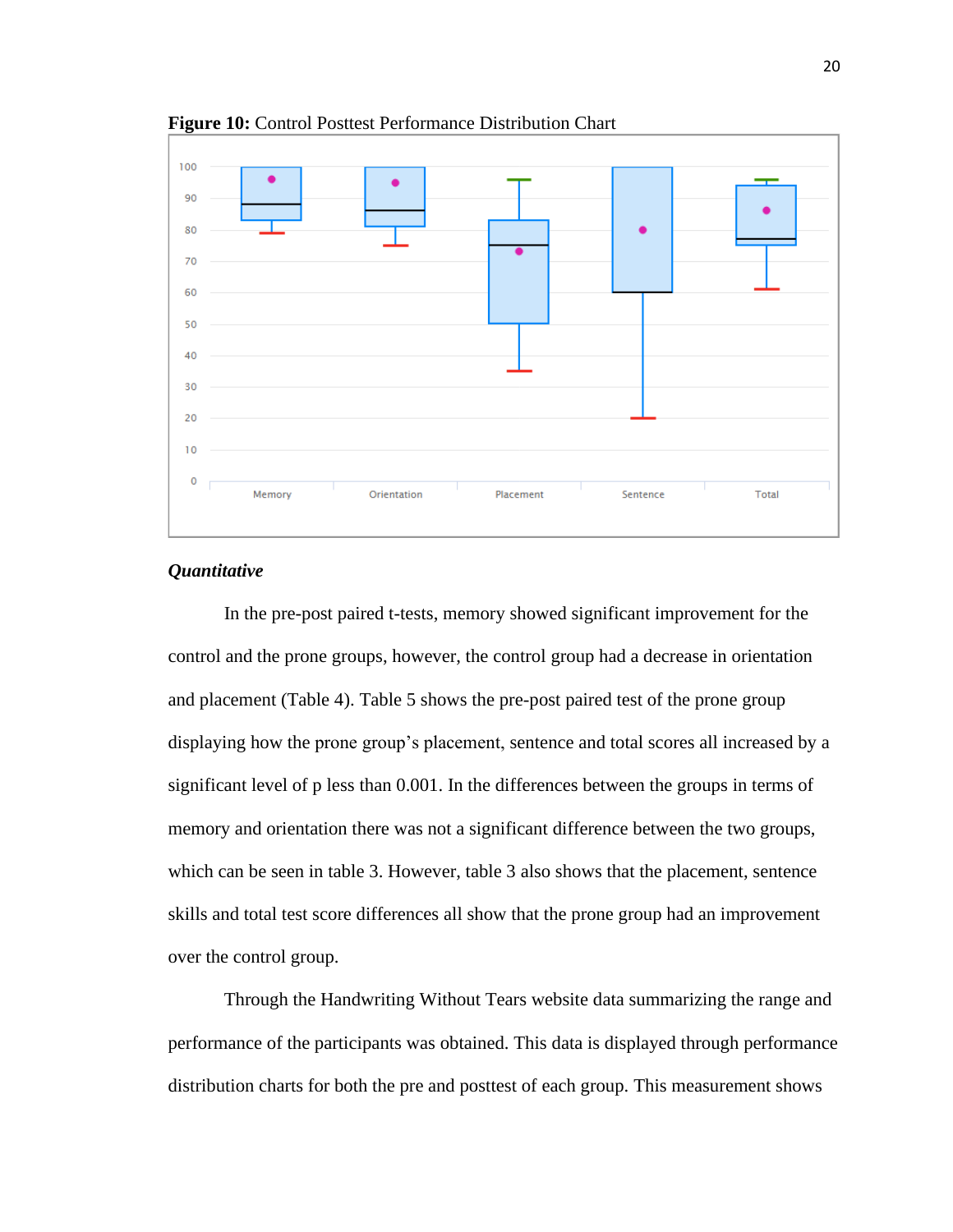how the students are writing in comparison to the expectations they should be achieving as kindergarteners. To read these performance distribution charts refer to figure 6 which displays a key to what each value is depicted by. The expected goals are based on the beginning, middle or end of the school year. Due to the time period of the study beginning in March and ending in late April, pretest scores were evaluated based on midyear expectations, while post-tests were compared to end of year expectations. The expected total score for kindergarteners on the pretest is 70%. The expected pretest scores for each category of the screener varies, expecting students to earn a 75% for memory, 76% for orientation, 67% for placement and 60% for sentence. Reference figure 7 to see how on the pretest the prone group had 77% of the participants are at or above total score expectation while 23% are below. On this same figure the memory, placement, orientation, and sentence scores can be seen against their expectation, showing that 86% of prone participants reached the expectation for memory, 82% did the same for orientation, 91% in placement scores and 68% of students in the prone group met the expectation for sentence score. Based on the same expectation goals, the control pretest scores were displayed, which can be seen in figure 9. Of the control group participants total pretest scores 81% of them met the expectation. For other scores, 90% were at or above expectation for memory, 62% for placement score, and 95% for both orientation and sentence scores.

The posttests scores were set at an expectation rate of an overall score of 77%. Rates for the other scores included 88% for memory, 86% for orientation, 75% for placement and 60% for the sentence score. For the prone group's posttest 100% of the students met the expectation rate for total score. See figure 7 to review how in terms of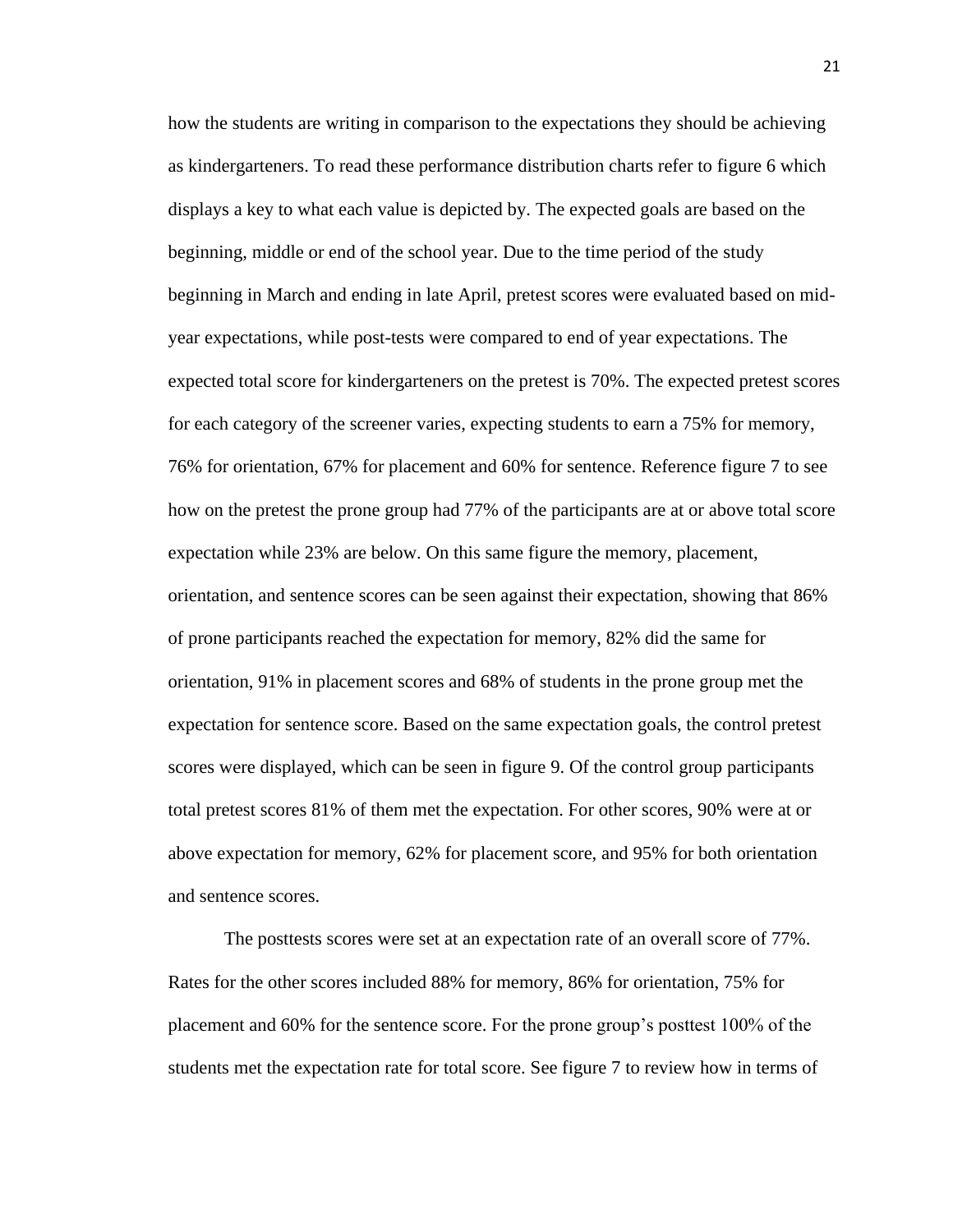other scores from the screener, of the prone posttests participants 95% of students met the expectation for memory, 82% for orientation, and 100% of the students met the expectation. In the control group posttest scores, displayed in figure 10, 71% of the students are at or above expectation for total scores. Again, in figure 10, it can be seen how 81% of students met the expectation for memory, 71% for orientation, 43% for placement and 90% for sentence score.

The participants scores can also be seen through individual skill reports for each test. These individual reports break down the scores by student, displaying the expected total score with a black line, and the median with a pink dotted line, all of which can be seen in the individual skill reports key, figure 11. For prone scores one can see how five students did not meet expectation for pretest in figure 12 and in figure 13 it is very clear the for the prone protest every student met the expected total score. These figures can be compared to their control group counter parts. In figure 14 it is shown that only four students did not meet the expectation for the pretest total scores, however, it can be seen how these students did not necessarily progress as well as the prone group on the posttest which had a slightly elevated expected score in figure 15 which shows that six students did not meet the expected goal for the posttest.

**Figure 11:** Individual Skill Report Key

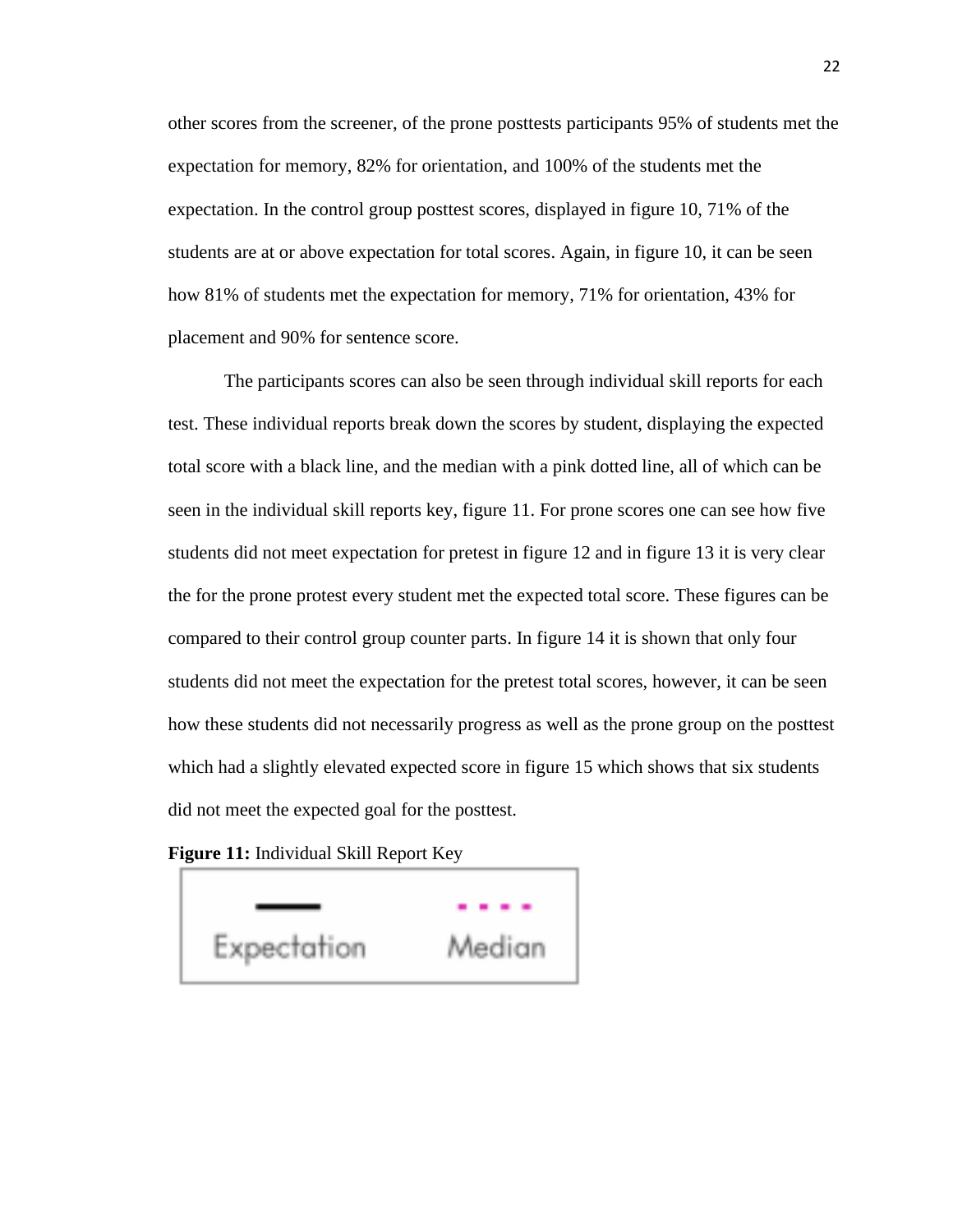

**Figure 12:** Prone Pre-Test Individual Skill Report

**Figure 13:** Prone Posttest Individual Skill Report

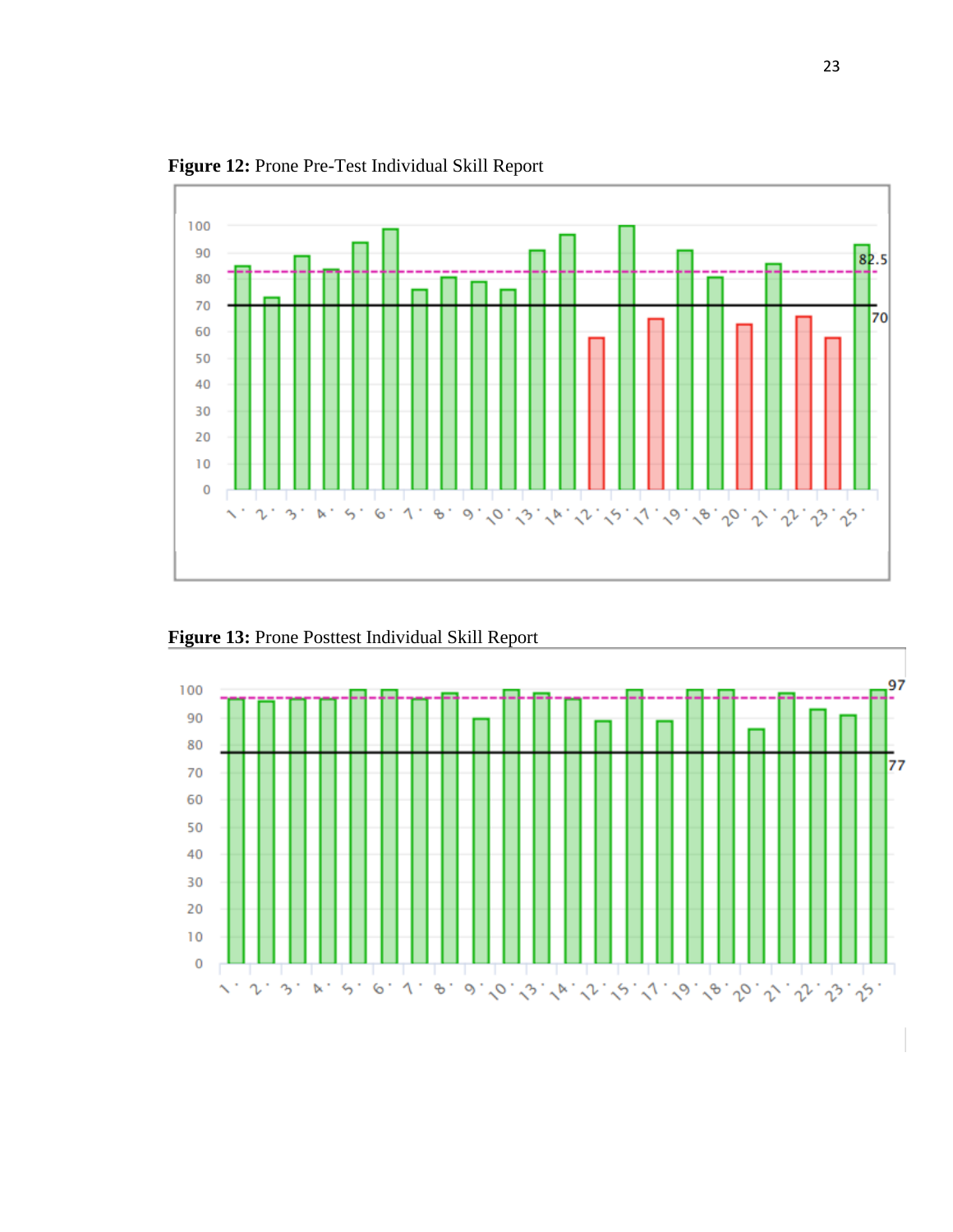

**Figure 14:** Control Pre-Test Individual Skill Report

**Figure 15:** Control Posttest Individual Skill Report

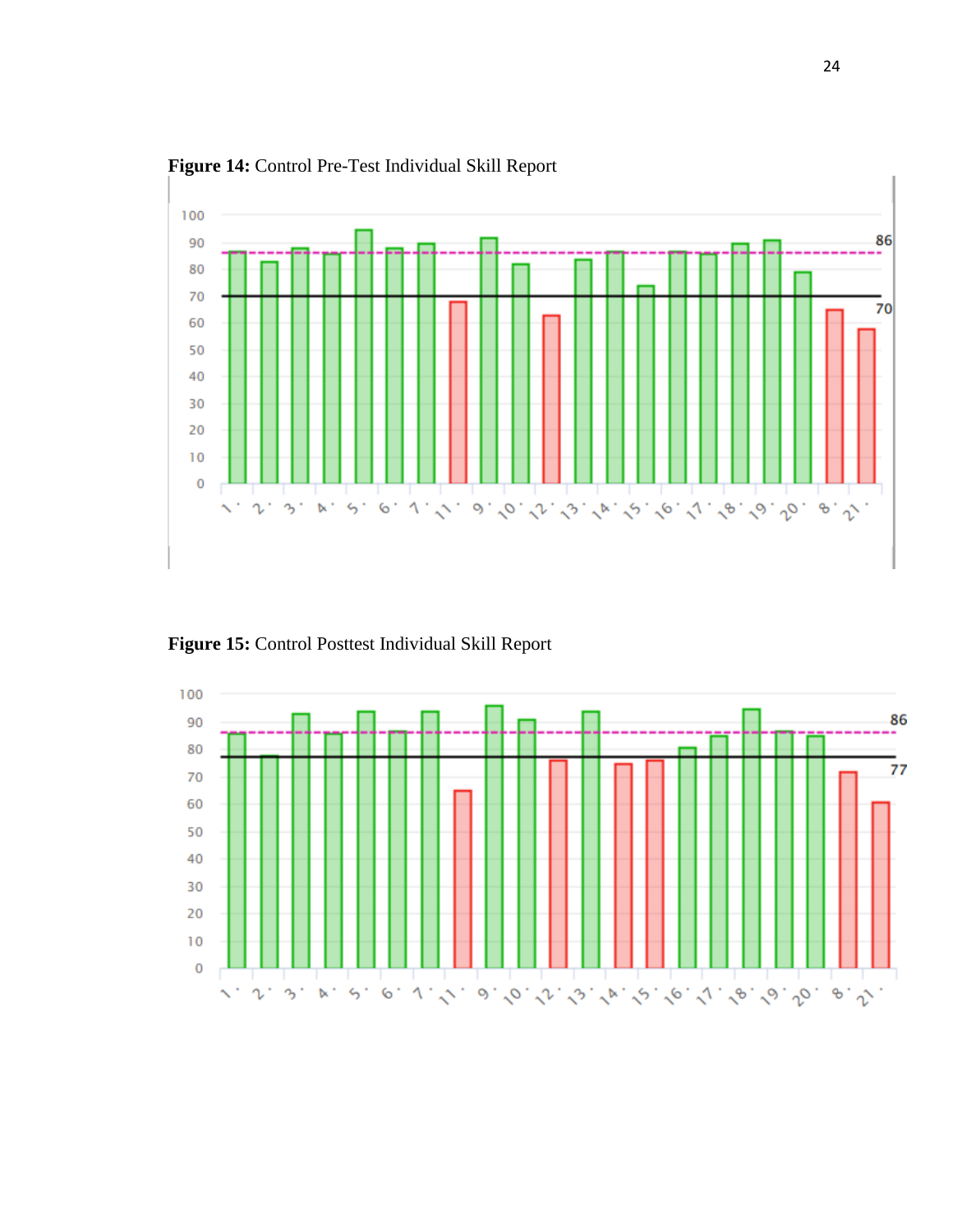## *Qualitative*

Some qualitative results of the study were found at the end of the intervention period through discussion with the instructor for the prone group. This teacher discussed how much the participants enjoyed writing in prone. She noted how they viewed writing in prone as a fun activity, and after a few sessions began to ask if they could do their work on the floor after being handed a worksheet. She discussed the school's use of "brain breaks" periods of time during the day in which they would play a YouTube video or listen to a song and students were encouraged to get out of their seats and move around. She related writing in prone to "brain breaks" in the fact that the students not only enjoyed them but resulted in her students having better focus as a result of not having to stay at their seats. After learning how her students performed better on the posttests the teacher proclaimed that she would be continuing to have her students write in prone not only because of the positive results found in the study, but the positive effects she noticed in her students' attitudes as a result from doing activities in prone.

## **FINDINGS AND DISCUSSION**

The study found that for the twenty-two kindergarteners that completed handwriting activities in the prone position their handwriting legibility increased in comparison to their counterparts who did not complete any activities in prone. The results from this study are relevant to the understanding of the handwriting components effected by writing in prone position.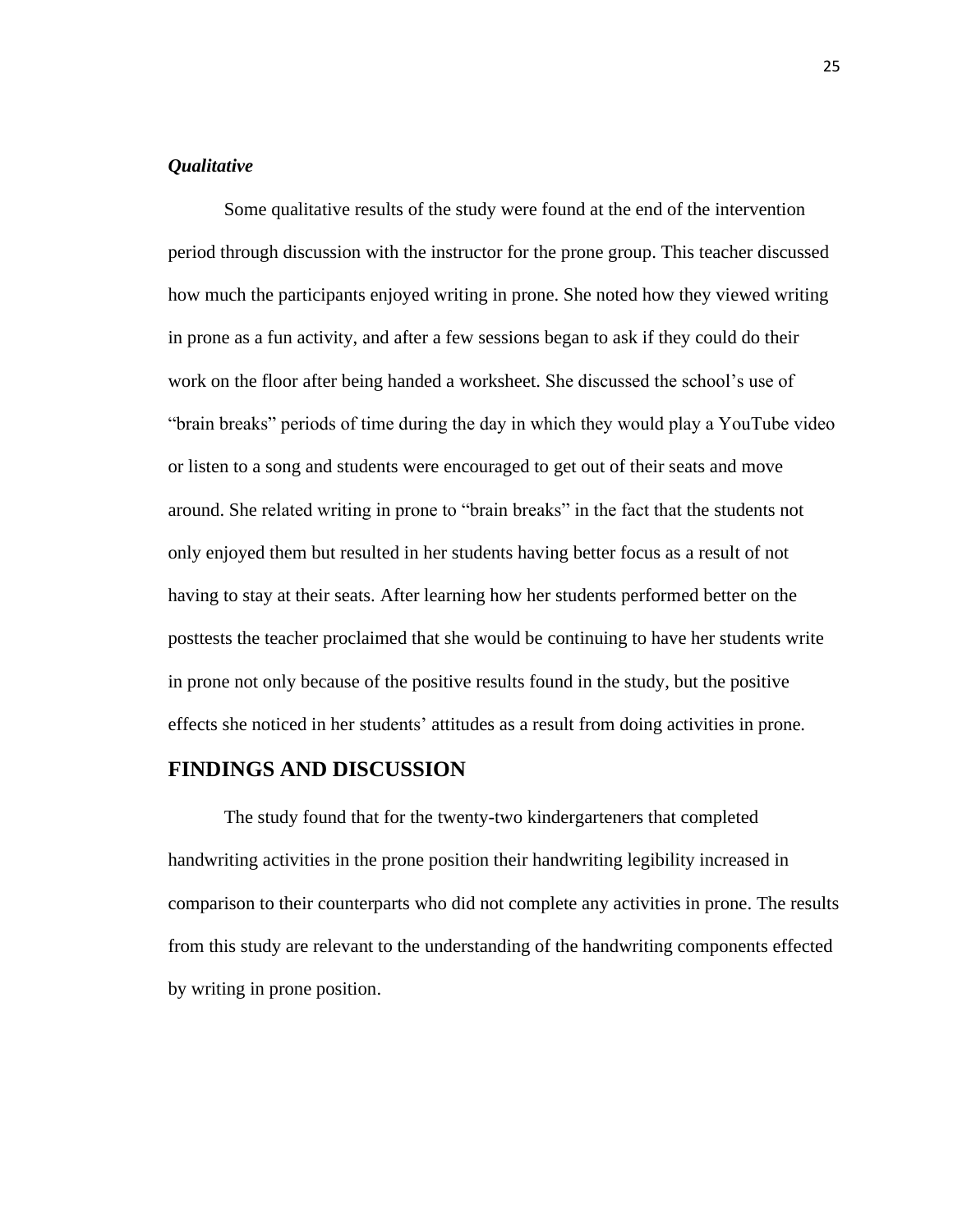## *Limitations*

Despite the conclusions displaying the positive influence of prone on handwriting legibility, this study cannot be generalized due to its limitations. It must be noted that the intervention period was only three weeks, making it relatively short for generalization purposes. The use of convenience sampling also hinders the study's generalization, as well as the participant's having different levels of abilities with most not having handwriting difficulties. Another limitation presents itself in the evaluations, which were not norm referenced.

#### *Further Research Implications*

In order to generalize the findings of the study, further research must be done. To address the limitations in the study population, research should be conducted using random sampling. These studies should also include a larger number of study participants in various age groups. A study in which groups are decided by level of ability is also recommended. The limitations of the intervention of the study should be used to modify further research so that it includes a longer intervention period, prone activities daily and an emphasis on participants having a consistent pencil grip. It is also suggested that there be further research on the effects of lying in prone on handwriting using different evaluations, such as using various evaluations and evaluations that specifically focus on legibility.

An unforeseen result of the study could also use further inquiry. Based on the prone group's teachers' positive reviews of how writing in prone effected the attitudes and level of focus of her students as well as legibility, the study calls for further research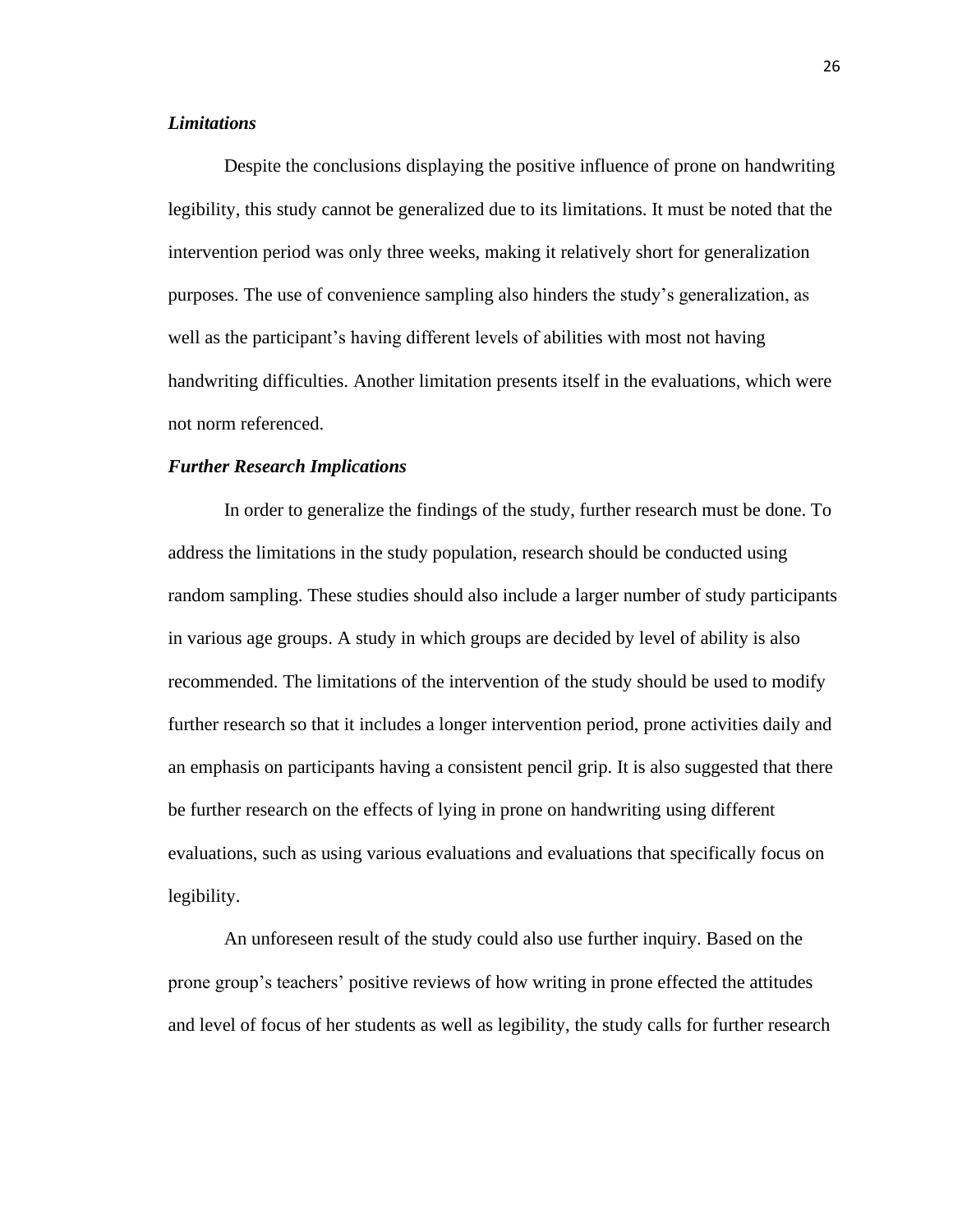into how movement and alterations from the seated position for writing could be beneficial.

# **CONCLUSION**

Despite the results of the study inability to be generalized, they are still particularly important as they address the current lack in research surrounding the effects of lying in prone on handwriting legibility. Prone activities are currently a common intervention occupational therapists use for students with handwriting difficulties; however, little evidence backs this intervention. There is ample research displaying the positive effects of prone or "tummy time" for infants' development, however, through further research this emphasis on prone activities could be extended to show the importance of lying prone much past infancy. The multifaceted activity of lying prone could be beneficial for a variety of reasons, and upon further research may become a common classroom activity.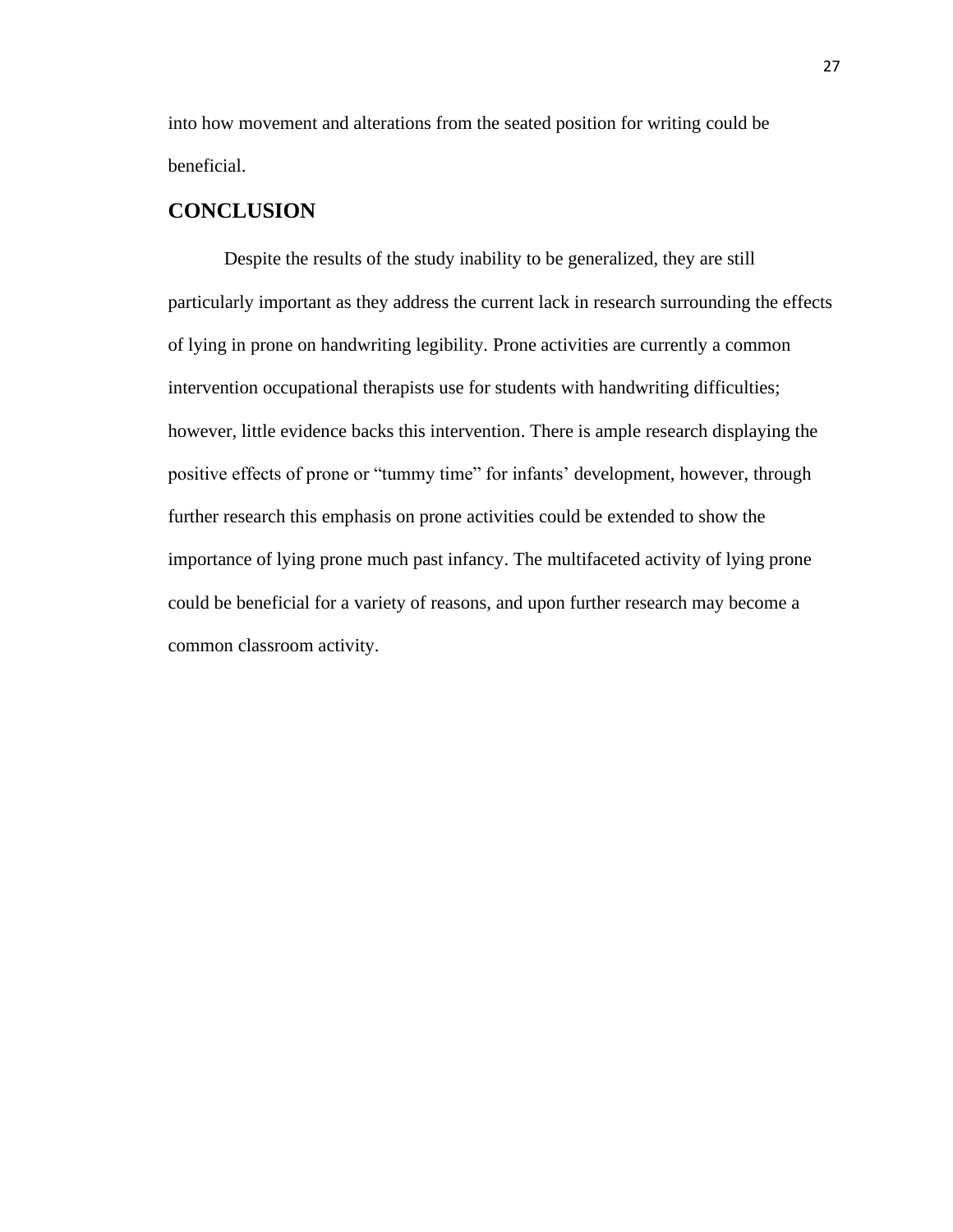### **REFERENCES**

- Andrea Scordella, Sergio Di Sano, Tiziana Aureli, Paola Cerratti, Vittore Verratti, Giorgio Fanò-Illic, & Tiziana Pietrangelo. (2015). The role of general dynamic coordination in the handwriting skills of children. Frontiers in Psychology, 6.
- Chang, S.-H., & Yu, N.-Y. (2013). Handwriting movement analyses comparing first and second graders with normal or dysgraphic characteristics. Research in Developmental Disabilities, 34(9), 2433–2441.
- Chung, P. J., Patel, D. R., & Nizami, I. (2020). Disorder of written expression and dysgraphia: definition, diagnosis, and management. *Translational pediatrics*, *9*(Suppl 1), S46–S54.
- Cornhill, H., & Case-Smith, J. (1996). Factors That Relate to Good and Poor Handwriting. American Journal of Occupational Therapy, 50(9), 732–739.
- Danzl, M.M., & Wiegand, M. R. (2017). Orthopedic Neurology. In J. D. Placzek & D. D. Boyce (Eds.), *Orthopaedic Physical Therapy Secrets* (pp. 140-149). Elsevier. https://doi.org/10.1016/B978-0-323-28683-1.00019-9.
- Dennis J.L., & Swinth Y. (2001). Pencil grasp and children's handwriting legibility during different-length writing tasks. American Journal of Occupational Therapy, 55(2), 175–183.
- Denton PL, Cope S, & Moser C. (2006). The effects of sensorimotor-based intervention versus therapeutic practice on improving handwriting performance in 6- to 11 year-old children. American Journal of Occupational Therapy, 60(1), 16–27.
- Dinehart, L. H. (2015). Handwriting in Early Childhood Education: Current Research and Future Implications. Journal of Early Childhood Literacy, 15(1), 97–118.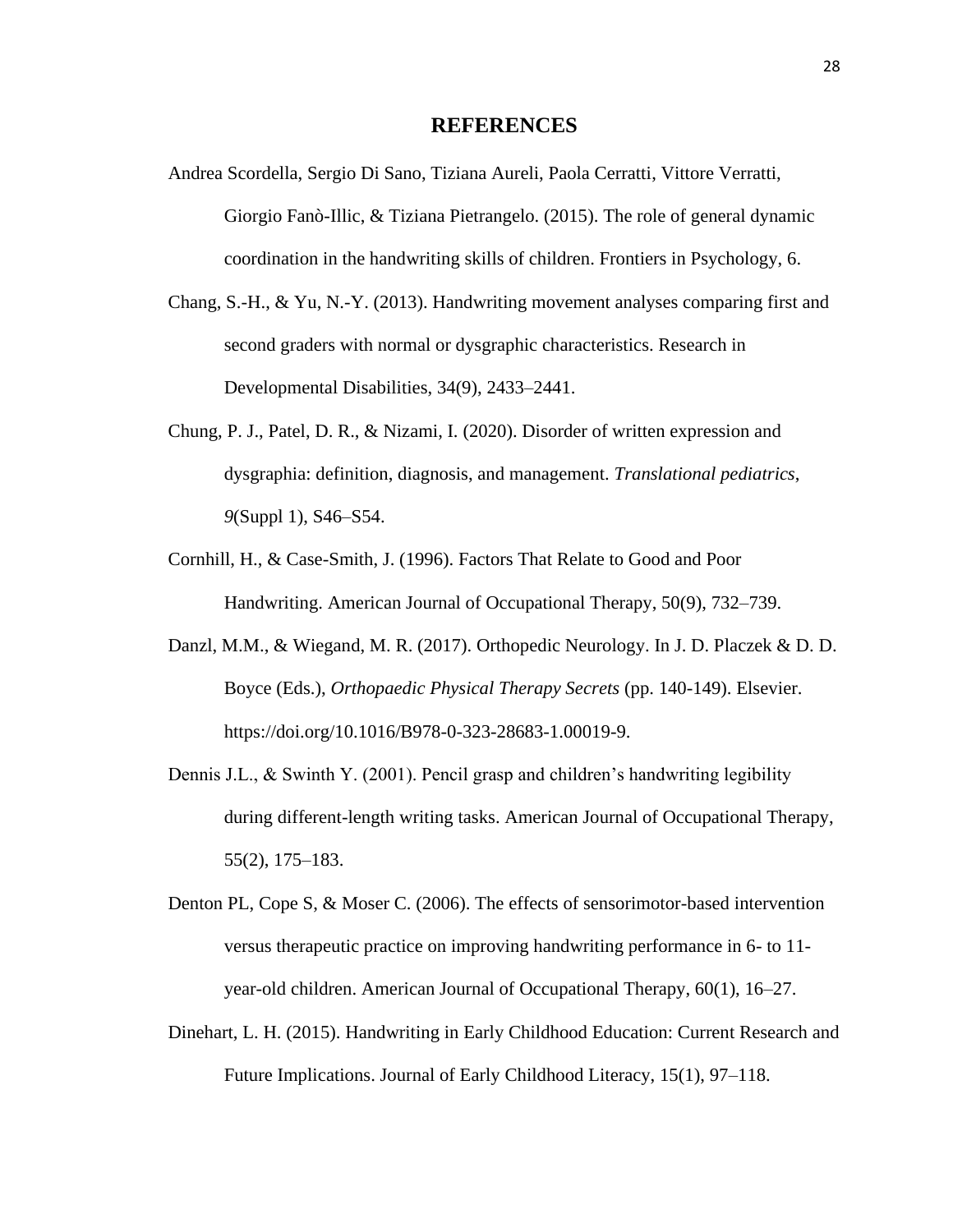- Duiser, I. H. F., Ledebt, A., van der Kamp, J., & Savelsbergh, G. J. P. (2020). Persistent handwriting problems are hard to predict: A longitudinal study of the development of handwriting in primary school. Research in Developmental Disabilities, 97.
- Emaikwu Sunday Oche. (2014). The Influence of Poor Handwriting on Students' Score Reliability in Mathematics. Mathematics Education Trends and Research, 2014,  $1-15$ .
- Escamilla, R. F., Lewis, C., Pecson, A., Imamura, R., & Andrews, J. R. (2016). Muscle Activation Among Supine, Prone, and Side Position Exercises With and Without a Swiss Ball. Sports health, 8(4), 372–379. https://doi.org/10.1177/1941738116653931
- Grace, N., Enticott, P., Johnson, B., & Rinehart, N. (2017). Do Handwriting Difficulties Correlate with Core Symptomology, Motor Proficiency and Attentional Behaviours? Journal of Autism & Developmental Disorders, 47(4), 1006–1017.
- Hall, A.H., (2019). Every Child is a Writer: Understanding the Importance of Writing in Early Childhood. Institute for Child Success, Clemson University. https://www.instituteforchildsuccess.org/wp-content/uploads/2019/07/Every-Child-is-a-Writer-Understanding-the-Importance-of-Writing-in-Early-Childhood-Writing.pdf
- Hanscom, A. J. (2016). *Balanced and barefoot: How unrestricted outdoor play makes for strong, confident, and capable children*. New Harbinger Publications.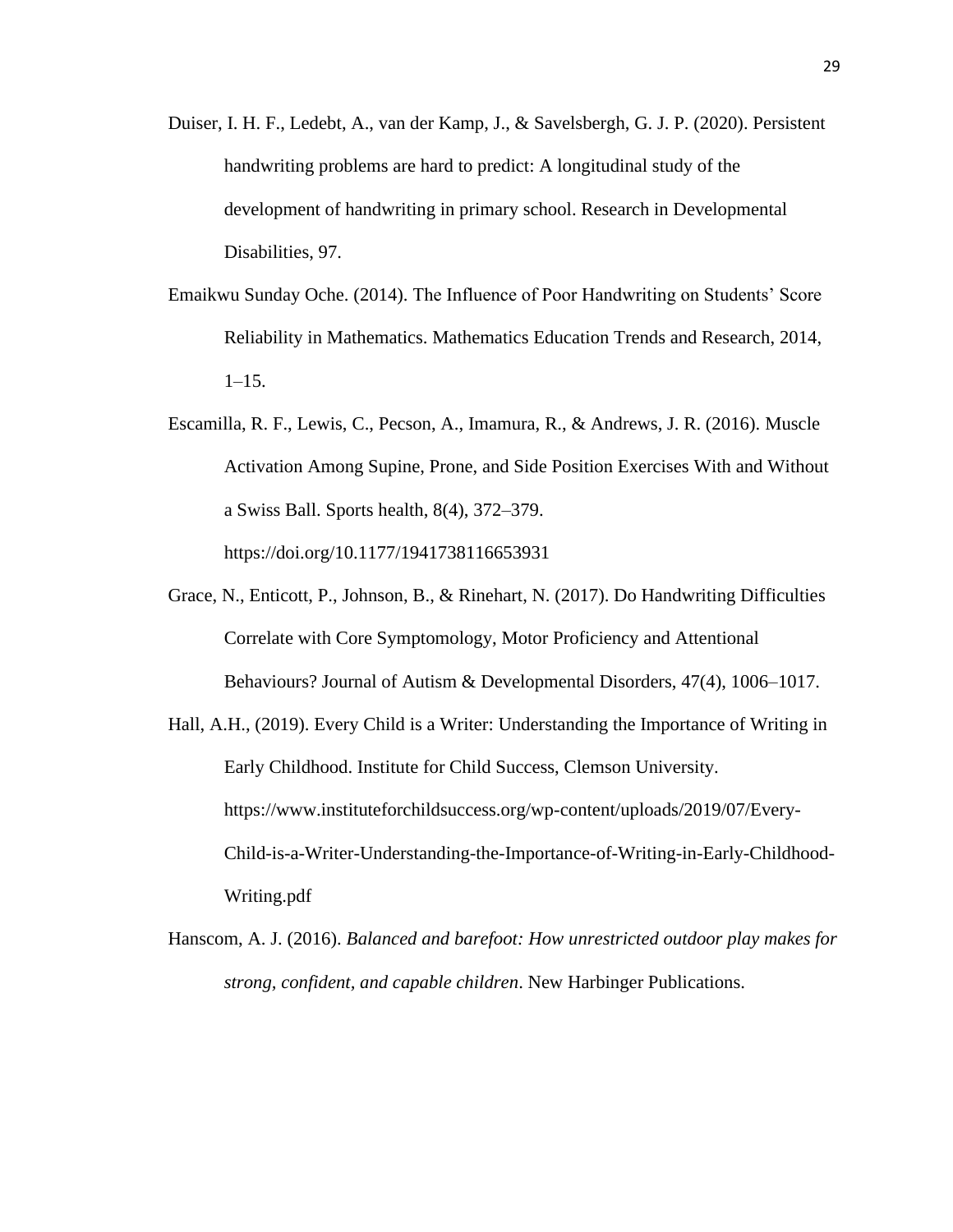- Hong, S. Y., Jung, N.-H.,  $\&Kim, K. M. (2016)$ . The correlation between proprioception and handwriting legibility in children. Journal of Physical Therapy Science, 28(10), 2849–2851. https://doi.org/10.1589/jpts.28.2849
- Hoy MMP, Egan MY, & Feder KP. (2011). A systematic review of interventions to improve handwriting. Canadian Journal of Occupational Therapy, 78(1), 13–25.
- Learning Without Tears . (2018). Kindergarten Beginning Print Screener Admin Packet. LWTears.com/Screener . Retrieved April 7, 2022, from https://screenercontent.lwtears.com/packets/AdminPacket\_GRK\_BgPrint.pdf
- Lyndsey. (2019, February 24). 13 Best Tips to Improve Kids Handwriting. OT Momma. https://otmomma.com/best-tips-improve-kids-handwriting/.
- Kadam, S., Kanase, S., Bathia, K., & Patil, C. (2019). Effectiveness of Training with Different Sizes of Pen on Writing Capacity in School Going Children. *Indian Journal of Physiotherapy & Occupational Therapy*, *13*(3), 133–137.
- Kuo Y.L., Liao H.F., Chen P.C., Hsieh W.S., Hwang A.W. (2008, October 29). The influence of wakeful prone positioning on motor development during the early life. J Dev Behav Pediatr. (5):367-76. 10.1097/DBP.0b013e3181856d54. PMID: 18766114.
- McCarroll, H. & Fletcher T. (2017). Does handwriting instruction have a place in the instructional day? The relationship between handwriting quality and academic success, Cogent Education, 4:1, DOI: 10.1080/2331186X.2017.1386427
- Naider-Steinhart, S., Katz-Leurer, M. (2007). Analysis of Proximal and Distal Muscle Activity During Handwriting Tasks. Am J Occup Therapy, Vol. 61(4), 392–398. https://doi.org/10.5014/ajot.61.4.392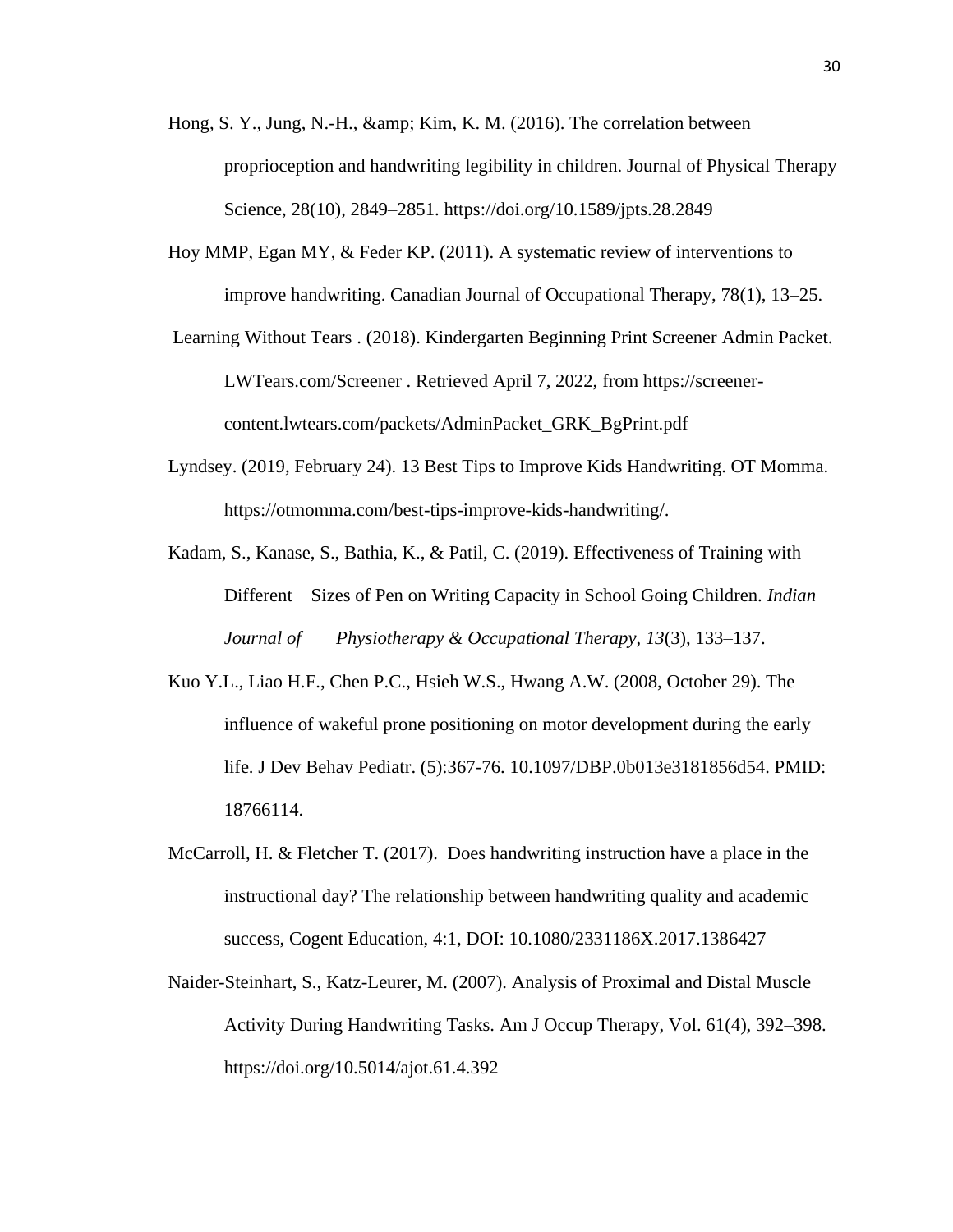- Oche, E. S. (2014). The Influence of Poor Handwriting on Students' Score Reliability in Mathematics. Mathematics Education Trends and Research, 2014, 1-15.
- Oliver, G. D., Adams-Blair, H. R., & Dougherty, C. P. (2010). Implementation of a Core Stability Program for Elementary School Children. Athletic Training & Sports Health Care: The Journal for the Practicing Clinician, 2(6), 261–266.
- Overvelde A, Hulstijn W. Handwriting development in grade 2 and grade 3 primary school children with normal, at risk, or dysgraphic characteristics. Research in Developmental Disabilities. 2011;32(2):540-548. doi:10.1016/j.ridd.2010.12.027
- Parush S, Lifshitz N, Yochman A, & Weintraub N. (2010). Relationships between handwriting components and underlying perceptual-motor functions among students during copying and dictation tasks. OTJR: Occupation, Participation & Health, 30(1), 39–48. https://doi-org.libproxy.eku.edu/10.3928/15394492- 20091214-06
- Prunty, M., & Barnett, A. L. (2017). Understanding handwriting difficulties: A comparison of children with and without motor impairment. *Cognitive Neuropsychology*, *34*(3/4), 205– 218.
- Puranik, C. S., Al Otaiba, S., Sidler, J. F., & Greulich, L. (2014). Exploring the amount and type of writing instruction during language arts instruction in kindergarten classrooms. Reading and writing, 27(2), 213-236.
- Ratzon NZ, Efraim D, & Bart O. (2007). A short-term graphomotor program for improving writing readiness skills of first-grade students. American Journal of Occupational Therapy, 61(4), 399–405.